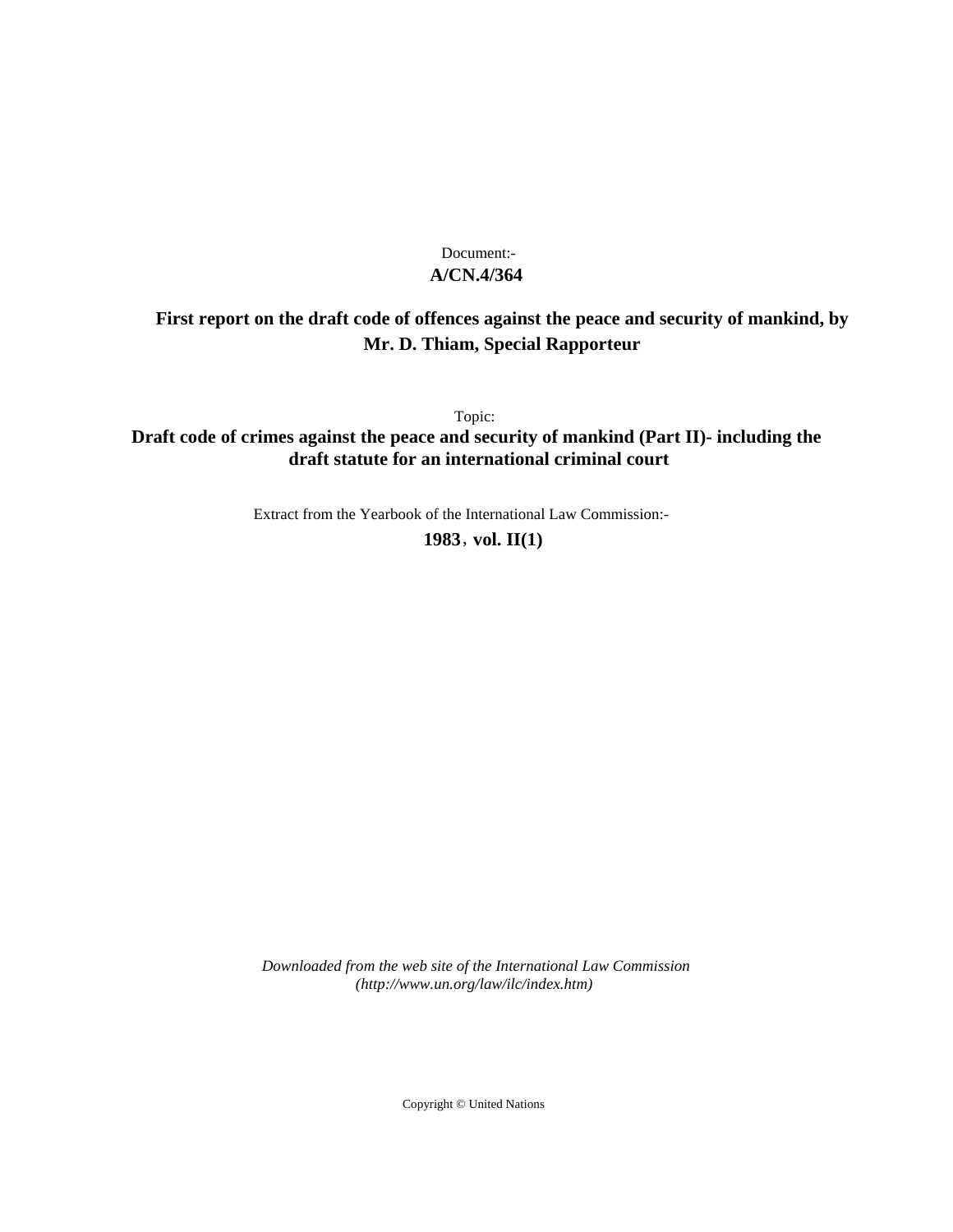## **DRAFT CODE OF OFFENCES AGAINST THE PEACE AND SECURITY OF MANKIND**

**[Agenda item 4]**

#### **DOCUMENT** A/CN.**4/364**

## **First report on the draft Code of Offences against the Peace and Security of Mankind, by Mr. Doudou Thiam, Special Rapporteur**

*[Original: French] [18 March 1983]*

*Paragraphs Pane*

#### **CONTENTS**

| $\overline{\text{INTRODUCTION}}$ |                                                                                     | $1-5$    | 137 |
|----------------------------------|-------------------------------------------------------------------------------------|----------|-----|
| Chapter                          |                                                                                     |          |     |
| L.                               |                                                                                     | $6 - 28$ | 138 |
|                                  |                                                                                     | $7 - 23$ | 138 |
|                                  | В.                                                                                  | 24-28    | 140 |
| Н.                               |                                                                                     | 29-48    | 141 |
|                                  | 1. The distinction between crimes under international law and crimes under internal | 30-41    | 141 |
|                                  |                                                                                     | 31-35    | 141 |
|                                  | 2. The distinction between political crimes and crimes under ordinary law           | 36-41    | 143 |
|                                  | В.                                                                                  | 42-48    | 144 |
| IH.                              |                                                                                     | 49-58    | 146 |
| IV.                              |                                                                                     | 59-68    | 149 |
| V.                               |                                                                                     | 69-70    | 151 |

## **Introduction**

**1.** By its resolution 36/106 of 10 December 1981, the General Assembly once again referred to the International Law Commission the question of offences against the peace and security of mankind and requested it to resume its work with a view to elaborating a draft code which would take into account new developments in international law.

2. Pursuant to that request, the Commission appointed a Special Rapporteur at its thirty-fourth session and requested him to submit an introductory report on the topic.<sup>1</sup>

3. The fact is that, at this stage, the present report can only be exploratory. Its purpose is to put to the Com-

mission as a whole a number of questions, the answers to which will guide the Special Rapporteur. A prerequisite for codification of the subject-matter covered by the title "offences against the peace and security of mankind" is that certain possible approaches should be pointed out and that certain essential choices, which are indicated in the following paragraph, should be made.

4. What is the scope of our subject-matter? What method should be followed in codifying it? Should we deal with the question of implementation of the code? In other words, should we simply draw up a list of offences against the peace and security of mankind, leaving aside all the problems raised by its actual implementation, or should we consider the question of penalties and of the international penal jurisdiction competent to enforce the code? Such are the questions which the

*Yearbook* ... *1982,* vol. II (Part Two), p. 121, paras. 252-256.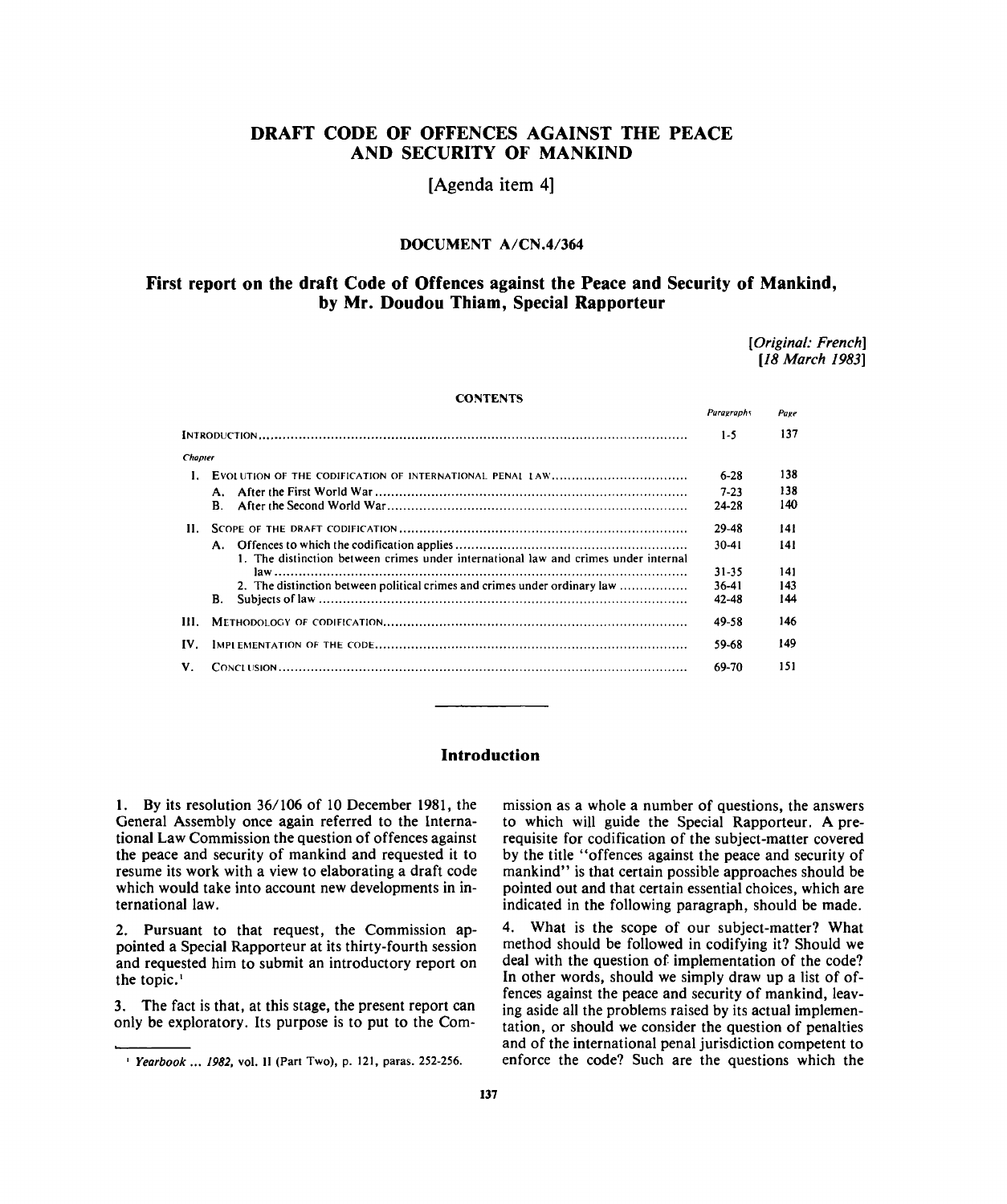Special Rapporteur invites the Commission to join him in pondering. First of all, however, it seems necessary to give a brief account of the evolution of the political and theoretical issues involved.

5. The present report will therefore consist, after a historical review, of three parts: scope of the draft codification; methodology of codification; implementation of the code.

## CHAPTER I

## **Evolution of the codification of international penal law**

6. The necessity of elaborating a penal code for the international community and establishing an international penal jurisdiction became apparent at the end of the First World War. A rough distinction may be made between two periods in the evolution of international penal law: (a) after the First World War; *(b)* after the Second World War.

#### **A. After the First World War**

7. The former German Emperor, William II, owed his life to the absence of an international penal code and of any generally agreed rules for bringing to trial persons responsible for international crimes, the Netherlands Government of the day having invoked the principle *nullum crimen sine lege* as a ground for declining to surrender the ex-monarch to the Allies for trial. Nevertheless, the atrocities committed during the First World War had led to repeated statements by politicians to the effect that war crimes would not go unpunished. In particular, on 4 October 1918, the acts of destruction committed by the retreating German troops had resulted in a warning by the French Government that systematic violations of law and of humanity, and acts contrary to international law and to the principle of human civilization, would entail civil, financial and penal liability for those committing them.

8. An outgrowth of this warning was the establishment, on 23 February 1919, of the Commission on the Responsibility of the Authors of the War and on Enforcement of Penalties. The Commission, after recognizing the right of any belligerent State to bring before its courts individuals, including heads of State, who had been guilty of violations of the laws and customs of war, proposed the establishment of an actual international jurisdiction to pass judgment on crimes against persons of different nationalities and excesses committed in camps for inter-Allied prisoners, and on the responsibility arising from unlawful orders given by enemy civil or military authorities which had affected the armed forces or civilian populations. Although no action was taken on this proposal, it marked an important step in the intellectual elaboration of the concept of international penal justice.

9. The Commission's report was adopted, but with reservations on the part of some of its signatories which made a nullity of the provisions relating to international penal justice. Those making the reservations argued that

violations of the laws and customs of war were not international crimes under any written law or any international convention. They also argued that the acts of sovereigns entailed their political responsibility but not their penal responsibility.

10. Thus the setting in which the issue of the responsibility of former Emperor William II was joined was hardly propitious. Despite a study by Professors Francois Larnaude and Albert de La Pradelle, who even at that early date were of the view that heads of State, and hence the former Emperor, could incur penal responsibility and be tried by an international jurisdiction, the authors of the Treaty of Versailles ruled out any legal responsibility on the part of the former Emperor.

11. In the end, article 227 of the Treaty of Versailles<sup>2</sup> referred only to his political responsibility:

The Allied and Associated Powers publicly arraign William II of Hohenzollern, formerly German Emperor, for a supreme offence against international morality and the sanctity of treaties.

A special tribunal will be constituted to try the accused, thereby assuring him the guarantees essential to the right of defence. It will be composed of five judges, one appointed by each of the following Powers: namely, the United States of America, Great Britain, France, Italy and Japan.

In its decision the tribunal will be guided by the highest motives of international policy, with a view to vindicating *the solemn obligations of international undertakings and the validity of international morality."* It will be its duty to fix the punishment which it considers should be imposed.

12. It was obvious that any criminal prosecution based on violation of international morality had no chance of acceptance, and the Netherlands Government had no difficulty in rebutting it and thus frustrating the move to extradite the former Emperor.

13. The provisions of articles 227 to 230 of the Treaty of Versailles, which sought to organize at the international level punishment for crimes against peace and for violations of the law of war, ultimately left no mark, apart from their value as a legal precedent.

<sup>&</sup>lt;sup>2</sup> British and Foreign State Papers, 1919, vol. CXII (London, H.M. Stationery office, 1922), p. 103. The relevant extract from the Treaty of Versailles (Part VII: Penalties) is reproduced in United Nations, *Historical survey of the question of international criminal jurisdiction,* memorandum by the Secretary-General (Sales No. 1949.V.8), p. 60, appendix 3.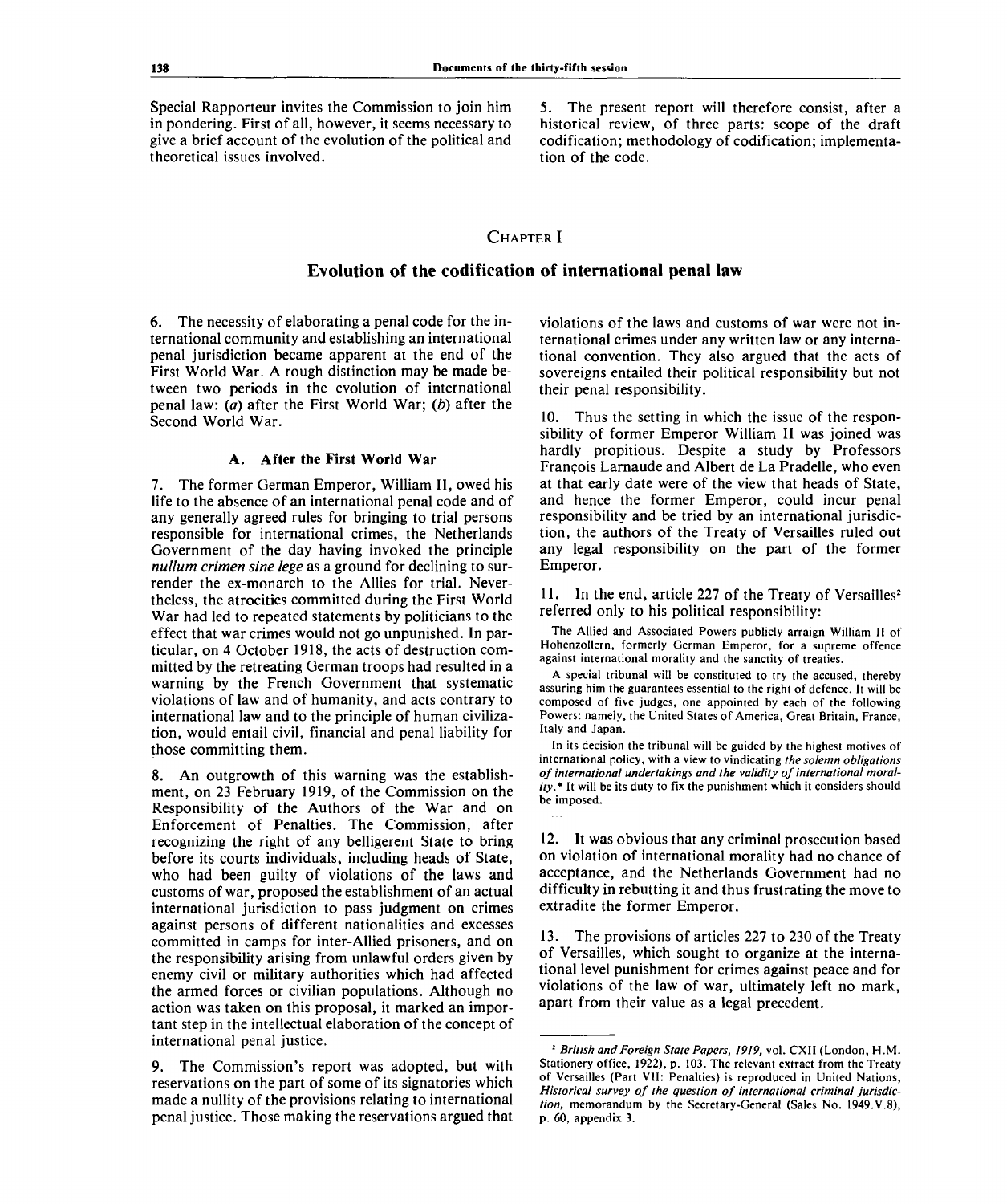14. It should, however, be noted that a great deal was being done at the theoretical level during the years between the wars. The advances in thinking took place under the impetus of the legal associations, especially the International Law Association, the Interparliamentary Union and the International Association for Penal Law, forums where ideas and men came face to face in free scholarly debates in which—it is true idealism prevailed over realism but which had the merit of raising the issue of legal penalties for international offences and thus opening the way for the decisions taken in 1945, after the Second World War, which will be discussed later. Hugh Bellot, Count Henri Carton de viant, Henri Donnedieu de Vabres,<sup>3</sup> Nicolas Politis, Quintiliano Saldaña, Mégalos Caloyanni and Vespasien  $V.$  Pella<sup>4</sup> left their mark on the course of events.<sup>5</sup>

15. At the Thirty-first Conference of the International Law Association, in 1922, Hugh Bellot submitted a motion on the urgent need for the establishment of a permanent international criminal court. He submitted to the Association in 1924 a draft which was approved, as amended, in 1926.<sup>6</sup> The draft envisaged the establishment of a Penal Division within the PCIJ whose jurisdiction would extend to charges of violations of the laws and customs of war of a penal character and to cases referred to it by the Council or Assembly of the League of Nations.

16. At the same time, the Inter-Parliamentary Union, on the initiative of Vespasien V. Pella,<sup>7</sup> took up the question in 1924; and, the following year, at its Washington conference,the Union adopted a resolution recommending that the PCIJ should be given jurisdiction to deal with international offences and international crimes.<sup>8</sup> Under the terms of the resolution, crimes committed by States would be tried by the full Court, while individual crimes would be referred to a special division. The conference also appointed a subcommittee to draft an international legal code.

17. Lastly, the International Association for Penal Law, in 1926, the very year in which it was established, had placed the question of international penal justice.on the agenda of its first congress. It, too, recommended that the PCIJ should be given penal jurisdiction. In 1928, the International Association for Penal Law adopted a draft statute for the establishment of a criminal chamber within the PCIJ.' The author of the draft, Vespasien V. Pella, also attached his name to a draft international penal code which the three associations had asked him to prepare and which was published on 15 March 1935 under the title *Code repressif mondial.<sup>10</sup>*

18. Hans Kelsen, for his part, advocated the establishment of an international organization to replace the League of Nations, one of whose organs would be an international court competent to try individuals charged with unlawful use of force or with war crimes and which would also be competent to hear appeals against judgments of national courts in cases involving a violation of international law."

19. However, these scholarly efforts, laudable as they were, proved fruitless. Along with the scholars, diplomats themselves, in the subdued style which they so often affect, were echoing the concerns of the international community at the threats to peace which were a feature of the period between the wars. Conflagrations had broken out here and there, not only on the continent of Europe (reoccupation of the Rhineland (1936), Spanish civil war (1936), annexation of Austria (1938)), but also in Asia (invasion of Manchuria by Japanese troops (1931)), in Latin America (war between Bolivia and Paraguay (1932)) and in Africa (invasion of Ethiopia (1935)). Diplomatic efforts during this period were directed towards organizing collective security by outlawing war of aggression.

20. Mention may be made, simply by way of reminder, of the Geneva Protocol of 2 October 1924, which established the principle of compulsory arbitration and, for the first time, qualified war of aggression as an international crime.<sup>12</sup> Note should also be taken of the Declaration of 24 September 1927 adopted at the eighth Assembly of the League of Nations, which reproduced the 1924 wording and regarded war of ag-

<sup>&</sup>lt;sup>3</sup> Donnedieu de Vabres, Introduction à l'étude du droit pénal inter*national* (Paris, Sirey, 1922), p. 36; *Les principes modernes du droit penal international* (Paris, Sirey, 1928), pp. 403 *et seq.;* "La Cour permanente de justice internationale et sa vocation en matiere criminelle", *Revue internationale de droit penal* (Paris), vol. I (1924), p. 175.

<sup>4</sup> Pella, *La criminalite collective des Etats et le droit penal de I'avenir* (2nd ed.) (Bucharest, Imprimerie de l'Etat, 1926); "La repression des crimes contre la personnalite de l'Etat", *Recueil des cours de I'Acade'mie de droit international de La Haye, 1930-111* (Paris, Sirey, 1931), vol. 33, p. 677.

See J.-B. Herzog, Nuremberg: un échec fructueux? (Paris, Librairie générale de droit et de jurisprudence, 1975), pp. 25-31.

<sup>6</sup> See "Report of the permanent International Criminal Court Committee", ILA, *Report of the Thirty-fourth Conference, Vienna, 1926* (London, 1927), p. 109. The text of the draft statute of the International Penal Court adopted by the Association is reproduced in United Nations, *Historical survey of the question of international criminal jurisdiction ... ,* p. 61, appendix 4.

<sup>&#</sup>x27; Pella, "La criminalite de la guerre d'agression et l'organisation d'une répression internationale", report presented to the Twentythird Conference of the Inter-Parliamentary Union, *Compte rendu de la XXIII<sup>e</sup> Conference* (Washington and Ottawa, 1925), p. 205.

<sup>•</sup> *Ibid.,* pp. 46-50 (English text); text reproduced in United Nations, *Historical survey of the question of international criminal jurisdiction...,* p. 70, appendix 5.

<sup>9</sup> The text of the draft statute adopted by the Association in 1928 and revised in 1946 is reproduced in United Nations, *Historical survey of the question of international criminal jurisdiction ...,* p. 75, appendix 7. See also Pella, *La guerre-crime et les criminels de guerre* (Paris, Pedone, 1946), p. 129; 2nd ed. (Neuchâtel, Editions de la Baconnière, 1964).

<sup>10</sup> Pella, "Plan d'un code repressif mondial", *Revue internationale de droit penal* (Paris), vol. 12 (1935), p. 348.

<sup>&</sup>lt;sup>11</sup> Kelsen, Peace through Law (Chapel Hill, The University of North Carolina Press, 1944), pp. 127 *et seq.,* annexes I and II.

<sup>&</sup>lt;sup>12</sup> Protocol for the Pacific Settlement of International Disputes adopted by the fifth Assembly of the League of Nations (League of Nations, *Official Journal, Special Supplement No. 21,* p. 21).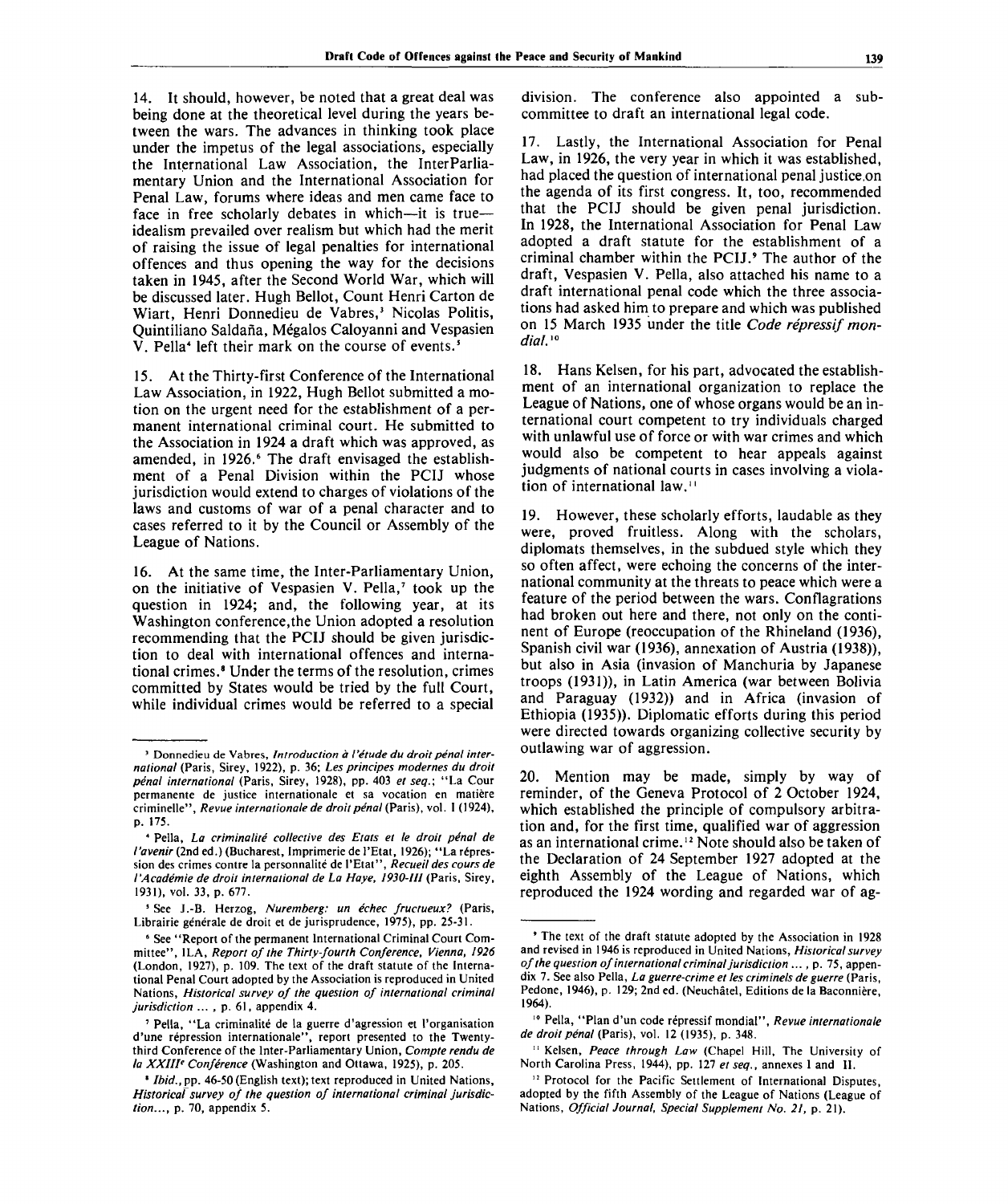gression as a crime.<sup>13</sup> Unfortunately, the 1924 Protocol was not ratified and the 1927 Declaration was simply a set of principles without any system of penalties.

21. This entire process did, however, lead up to the most significant manifestation: The General Treaty for Renunciation of War as an Instrument of National Policy of 27 August 1928 (the Kellogg-Briand Pact),<sup>14</sup> which formed the basis for the Nürnberg International Military Tribunal because, on the day war was declared in 1939, it was binding on 63 States, including Germany, Italy and Japan. However, while the Kellogg-Briand Pact made war illegal, it did not make it criminal, at least according to the theory which had prevailed in the Treaty of Versailles and which had made it impossible to indict William II, except on moral and political grounds.

22. But simultaneously with this movement towards a general prohibition of war, realism required that it should continue to be regulated. Hence the signing of the Washington Treaty of 6 February 1922, concerning the use of submarines and noxious gases in warfare.<sup>15</sup> Article 3 of the Treaty provided that violations of the laws of war would be considered criminal. However, the Washington Treaty never came into effect, for lack of ratification. Other well-known agreements and conventions were also adopted: the Geneva Protocol for the Prohibition of the Use in War of Asphyxiating, Poisonous or Other Gases, and of Bacteriological Methods of Warfare, of 17 June 1925,<sup>16</sup> which supplemented the provisions of the Hague Declaration of 29 July 1899,<sup>17</sup> and the Geneva Convention for the Amelioration of the Condition of the Wounded and Sick in Armies in the Field, of 27 July 1929.<sup>18</sup> These instruments confirmed and strengthened the provisions of the Hague Convention of 1907." It should, however, be noted that, for our purposes, all these instruments had the same weakness and the same inherent defect: they established prohibitions without attaching any penalties. Donnedieu de Vabres placed them in the category of *leges imperfectae,* which impose moral or political obligations without any real penalty.

23. Accordingly, during the period leading up to the Second World War, there was an effort by the international community on both the scholarly and the diplomatic and political levels to try to protect the international order by law. However, codification had its ups and downs as a result of random events, unfortunately of a horrifying and tragic nature. For instance, in 1934, the assassination in Marseilles of King Alexander of Yugoslavia and President Barthou rekindled strong feelings in the international community. France, supported by other European countries, decided to take the matter before the League of Nations. It is true that it was dealt with only from the standpoint of terrorism.<sup>20</sup> an approach which was much too restricted but which does show how the codification of international penal law has often been linked to current events and has, unfortunately, depended greatly on day-to-day developments. The French initiative resulted in the adoption, by the International Conference on the Repression of Terrorism, of the Convention for the Creation of an International Criminal Court, of 16 November 1937.<sup>21</sup> However, the events leading up to the Second World War prevented its ratification and entry into force.

#### **B. After the Second World War**

24. By the end of the Second World War, there had been little progress in the matter. During the war, some important declarations, including the Inter-Allied Declaration signed at St. James's Palace on 13 January 1942 by the United Kingdom Government and the Governments-in-exile in London,<sup>22</sup> the Inter-Allied Declaration of 17 December 1942, issued simultaneously in London, Moscow and Washington,<sup>23</sup> and the Moscow Declaration of 30 October 1943,<sup>24</sup> done in the name of the "Big Three", expressed the need for "punishment, through the channel of organised justice", of those responsible for war crimes. The Allied Powers had solemnly undertaken not to permit a repetition of the hesitations and errors which had characterized the attitude of the Allies after the First World War. Those political declarations having been noted, it should be stated that, from the legal standpoint, the most important instrument was the Agreement for the prosecution and punishment of the major war criminals of the European Axis, of 8 August 1945, together with the Charter of the International Military Tribunal annexed thereto,<sup>25</sup> The Nürnberg system had been established. Subsequently, the International Military Tribunal for the Far East was established with the adoption of its Charter on 19 Janauary 1946.<sup>26</sup>

25. The Niirnberg system is undoubtedly an important precedent, to which we shall revert. But its incidental and contingent features and the *ad hoc* character of the

<sup>13</sup> Declaration concerning Wars of Aggression *(ibid. No. 54,* p. 155).

<sup>14</sup> League of Nations, *Treaty Series,* vol. XCIV, p. 57.

<sup>15</sup> M. O. Hudson, ed., *International Legislation* (Washington), vol. II (1922-1924) (1931), p. 794, No. 66.

<sup>16</sup> League of Nations, *Treaty Series,* vol. XCIV, p. 65.

<sup>17</sup> J. B. Scott, ed., *The Hague Conventions and Declarations of* 1899 and 1907 (3rd ed.) (New York, Oxford University Press, 1918), p. 225.

<sup>18</sup> League of Nations, *Treaty Series,* vol. CXVIII, p. 303.

<sup>&</sup>quot; Scott, *op. cit.,* p. 100.

<sup>&</sup>lt;sup>20</sup> See C. Eustathiadès, La Cour pénale internationale pour la répression du terrorisme et le problème de la responsabilité interna*tionale des Etats* (Paris, Pedone, 1936).

<sup>21</sup> League of Nations, document C.547(1).M.384(1).1937.V, reproduced in United Nations, *Historical survey of the question of international criminal jurisdiction ... ,* p. 88, appendix 8.

<sup>&</sup>lt;sup>22</sup> See History of the United Nations War Crimes Commission and *the Development of the Laws of War* (London, H.M. Stationery Office, 1948), pp. 89-90.

<sup>23</sup>  *Ibid.,* p. 106.

<sup>24</sup> See United Nations, *The Charter and Judgment of the Niirnberg Tribunal. History and analysis,* memorandum by the Secretary-General (Sales No. 1949.V.7), p. 87, appendix I.

<sup>25</sup> United Nations, *Treaty Series,* vol. 82, p. 279.

<sup>26</sup>  *Documents on American Foreign Relations* (Princeton University Press), vol. VIII (July 1945-December 1946) (1948), pp. 354 *et seq.*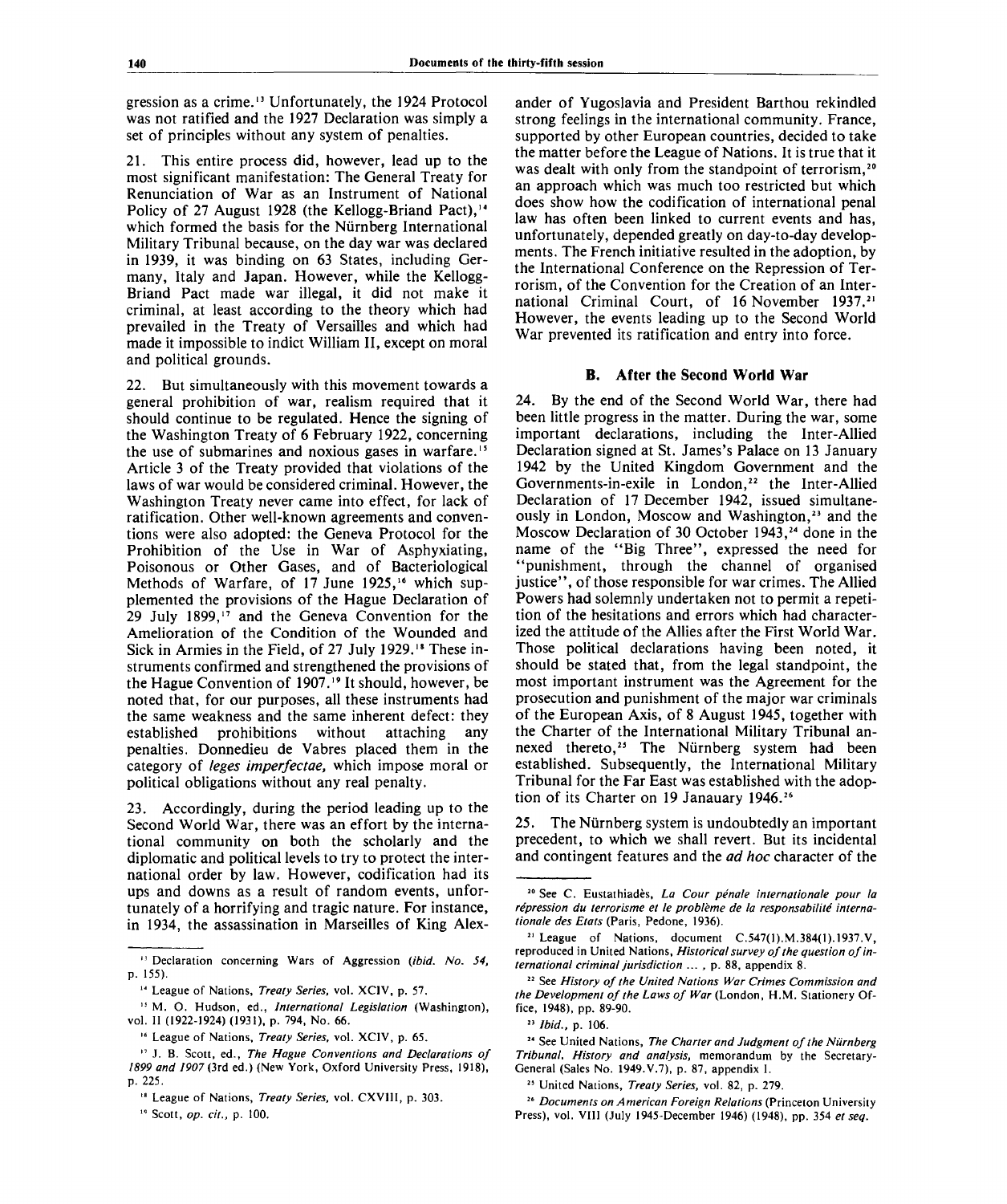tribunal which it instituted are matters for regret. The criticisms levelled at the Niirnberg system are too well known to require much discussion here. It has been blamed for violating the principle *nullum crimen sine lege, nulla poena sine lege,* since the acts were made crimes and the penalties were established after the event. It has been criticized for placing the vanquished under the jurisdiction of the victors and for setting up *ad hoc* jurisdictions, whereas the protection of those brought to trial and the rights of the defence required that the offences and the penalties should have been established beforehand. There is no need to enter into the argument here. For our purposes, the important point is that the issue has still not been settled, almost 50 years after that landmark event. There again, no sooner had the lights of Niirnberg been extinguished than the discussion became bogged down, apart from some flare-ups which seemed to be related to certain incidents and a number of more or less sporadic crises.

26. The almost religious atmosphere which followed the atrocious events of the Second World War, and the soul-searching and meditation to which those events had given rise, caused mankind to take a hard look at itself after the unprecedented cataclysm. In the aftermath, world leaders prescribed a number of measures which, over and above the historic Judgments of Niirnberg and Tokyo, were designed to prevent the recurrence of such events. Recourse to law, the primacy of which seemed to have been acknowledged and accepted, was at that time regarded as a remedy and, above all, a deterrent to international crime. The main concern was to determine the principles which should, in future, guide the conduct of men and States. As was to be expected, the Niirnberg Judgment was scrutinized first, in an attempt to determine the principles by which that important international tribunal had been guided.

27. The Commission was entrusted with this task by General Assembly resolution 177 (II) of 21 November 1947. The discussion of the subject in the Commission dealt principally with the question as to whether the principles laid down in the Charter and Judgment of the Nurnberg Tribunal constituted principles of international law. The Commission held that the Nürnberg Principles had been endorsed by the General Assembly itself and that its own task was, therefore, merely to identify and formulate them; and this it did. However, by the same resolution, the General Assembly also directed the Commission to prepare, at the same time, a "draft code of offences against the peace and security of mankind". The draft code, prepared by the Commission in 1951,<sup>27</sup> was submitted to the General Assembly at its sixth session, when consideration of it was postponed until the following session. At its seventh session, in 1952, the General Assembly decided not to place the topic of the draft code on its agenda and to refer it back to the Commission. After certain modifications, the draft was resubmitted to the General Assembly at its ninth session, in 1954.<sup>28</sup> The Assembly suspended consideration of it, however, on the grounds that the code and the definition of aggression being prepared by a special committee whose report had not yet been completed were interrelated."

28. After many ups and downs, the General Assembly finally requested the Secretary-General, in resolution 33/97 of 16 December 1978, to invite Member States and relevant organizations to submit their comments on the draft, and to prepare a report for submission at its thirty-fifth session, in 1980.<sup>30</sup> Such was the status of the topic at the time of the adoption of resolution 36/106 of 10 December 1981, cited in paragraph 1 of the present report.

**29 General Assembly resolution 897 (IX) of 4 December 1954.**

## CHAPTER **II**

## **Scope of the draft codification**

29. Delimitating the scope of the proposed codification means answering two basic questions: Which offences? Which subjects of law?

#### A. Offences to which the codification applies

30. There are two distinctions to be made:

1. THE DISTINCTION BETWEEN CRIMES UNDER INTER-**NATIONAL LAW AND CRIMES UNDER INTERNAL LAW**

31. Crimes under international law, namely those defined by international law without any reference to internal law, should be distinguished from another category of crimes which, though they admittedly have consequences and effects capable of transcending frontiers, are not as a rule crimes under international law. Co-operation between States for the punishment of the latter category of crimes has at times led to confusion,

**<sup>27</sup> See the report of the Commission on its third session,** *Yearbook* **...** *1951,* **vol. II, pp. 134** *et seq.,* **document A/1858, para. 59.**

**<sup>21</sup> See the report of the Commission on its sixth session,** *Yearbook* **...** *1954,* **vol. II, pp. 151-152, document A/2693, para. 54.**

**<sup>30</sup> A/35/210 and Add.l and 2 and Add.2/Corr.l.**

<sup>(</sup>a) Crimes under international law and crimes under internal law;

<sup>(</sup>b) Political crimes and crimes under ordinary law.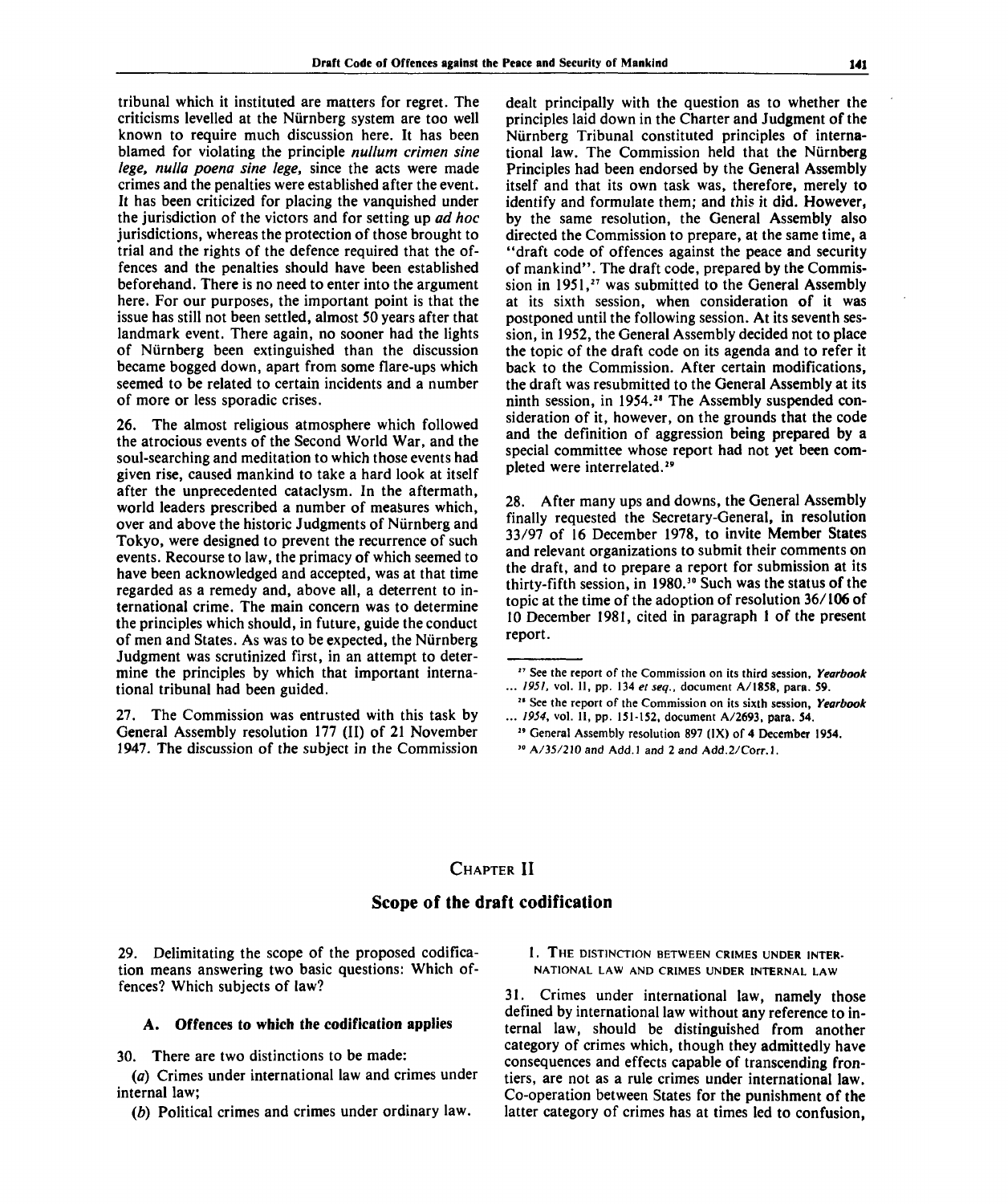which it would be well to dispel. Rapid transport and communication facilities have aided international brigandage. Many ordinary-law criminals today make extensive use of such facilities in order to evade justice in the country where they committed their crimes. Some mutual assistance has been organized among the malefactors of various countries, who shelter each other and exchange information, and thus succeed in eluding police and courts at the national level.

32. In response, States have been induced to organize co-operation, which is all the more necessary because of a well-established tradition that makes the territoriality of penal law the fundamental principle of contemporary criminal law. Thus there has developed within internal law a discipline which is wrongly termed, in French at least, "international penal law", but which is in fact an internal discipline, its subject-matter being the internal laws which delimitate the jurisdiction of foreign courts and the authority of judgments outside the territory of the State in which they were rendered. The fact that, because of the need for co-operation in this field, countries decided to make the principle of the territoriality of penal law less rigid may have been misleading, and this discipline was styled "international penal law". But the crimes to which the discipline relates are, as a rule, crimes under internal law, the courts competent to try them are national courts, and they may become international crimes only by virtue of conventions or of the circumstances in which they were committed. In this respect, they are different from crimes that are international by their very nature, which fall directly under international law irrespective of the will of States.

33. Some writers<sup>31</sup> think that the principle of State sovereignty and its corollary, the territoriality of penal law, will be diluted with the advent of a new international order, and that the legal discipline just discussed, which is concerned with the study of conflict of laws and of jurisdictions and the conventions pertaining thereto, will be superseded by a new discipline whose scope will expand, since it will relate to the constantly increasing range of crimes under international law *stricto sensu,* which are not subject to any conflict of laws and jurisdictions. The ambit of this new discipline, the name of which remains in dispute,<sup>32</sup> will be the higher universe, with no frontiers, where offences are considered in and of themselves, without regard to territoriality. This idealized world may come about one day. In the meantime, common sense dictates that we look at the situation as it exists at present; and this situation is quite different. It is characterized by the variety of sources and origins of international crime, which endows the concept with very different features.

34. Side by side with crimes that are international by their nature, namely those which fall directly under international law, there exist crimes which are international by virtue of a convention and international crimes which are so called solely because of the circumstances in which they are committed. This coexistence destroys the unity of the concept of international crime, under which three different categories are distinguishable. The first category of crimes, that of crimes under international law *stricto sensu,* or crimes which are international by their nature, comprises crimes that assail sacred values or principles of civilization—for example, human rights or peaceful coexistence of nations—which are to be protected as such. In accordance with these principles, slavery, aggression, colonialism and *apartheid,* for example, are considered crimes under international law. Crimes which adversely affect a common heritage of mankind, such as the environment, may also be placed in this category. The second category covers crimes which have become international solely for the purposes of punishment and which have been transposed from the national to the international level by conventions adopted to that end. The third and last category concerns cases in which a combination of circumstances has caused the offence to be transferred from the realm of internal law to that of international law. This occurs whenever a State becomes the author of or an accomplice in the offence. The distinction is not, of course, so clear-cut in practice. Some crimes which are international by their nature are the subject of conventions, such as the Convention concerning Forced or Compulsory Labour,<sup>33</sup> or the International Convention on the Elimination of All Forms of Racial Discrimination.<sup>34</sup> But, in many cases, censure predates the convention, and the latter merely confirms a moral advance. A case in point is the condemnation of slavery. Moreover, the third category of crimes is not *sui generis,* since it encompasses crimes which are internal crimes and whose internationalization is due solely to the fact that a State is implicated in their perpetration. As this category has no specific character, it could, if necessary, be disregarded. But it is indispensable to mention it for the purposes of the study.

35. The relative value of the proposed distinction is therefore obvious. This distinction does, however, enable us to ask an essential question. Which category of crimes is to be covered by the codification? It seems that, in 1954, the Commission was concerned primarily with the first category, crimes that are international by their nature or, in other words, fall directly under international law without passing through the "antechamber" of an international convention, or crimes which, although covered by a convention, would have been considered crimes under international law even in the absence of such a convention. The question, then, is whether the Commission will maintain its earlier position. As already stated, the peace and security of mankind can be affected by offences which are not

<sup>31</sup>  **See, for** example, Pella, *La criminalite collective des Etats et le droit penal de I'avenir (op. cit.).*

**<sup>&</sup>quot; This** discipline is propounded under the name of inter-State penal **law,** or universal penal law, or supranational penal law, or **international penal law.**

<sup>&</sup>lt;sup>33</sup> Convention No. 29 adopted on 28 June 1930 by the General Conference of ILO at its fourteenth session, International Labour Office, *Conventions and Recommendations, 1919-1966* (Geneva, 1966), p. 155.

<sup>34</sup> Signed at New York on 7 March 1966, United Nations, *Treaty Series,* vol. 660, p. 211.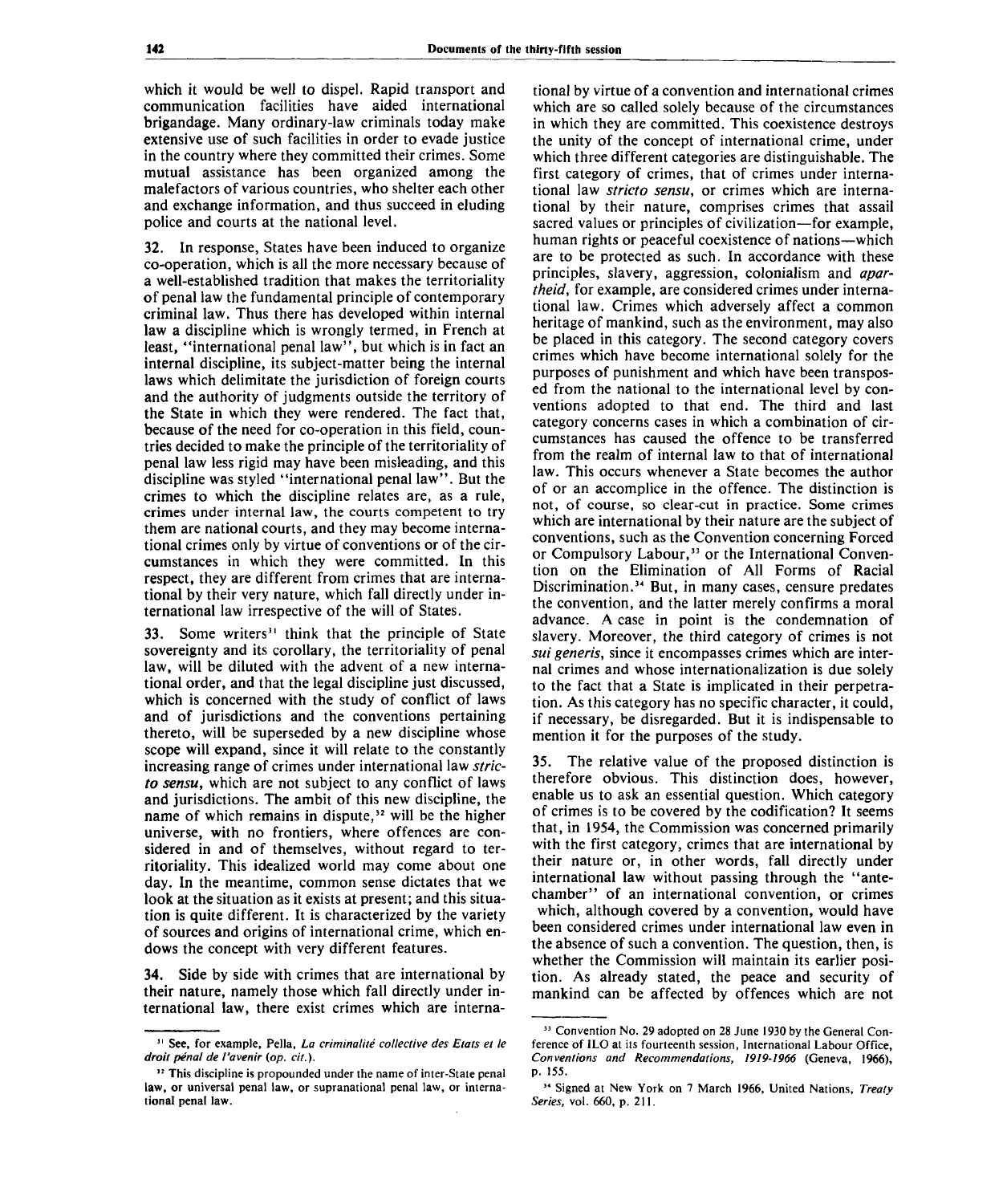necessarily international crimes by their nature. However, at its third session, in 1951, the Commission took the view that there would be no need for it to deal with such offences. Thus it left aside piracy, counterfeiting, damage to submarine cables, and so forth. The debate is now reopened. Crimes of this kind may become international crimes when perpetrated by, or with the complicity of, a State, and some of them have assumed such importance and are committed on such a scale that it is reasonable to ask whether they have not made the shift from internal law to international law and become international crimes by their nature. Such is the case of hijacking of aircraft. In any event, it is clear that the distinction between crimes under internal law and crimes under international law is relative and at times arbitrary. We shall revert to this point when we consider the methodology of codification. The question, in any case, is whether the Commission will maintain the dividing line, as it did in 1954.

#### 2. THE DISTINCTION BETWEEN POLITICAL CRIMES AND CRIMES UNDER ORDINARY LAW

36. For the 1954 draft code, the Commission took the view that the category of offences against the peace and security of mankind "should be limited to offences which contain a political element and which endanger or disturb the maintenance of international peace and security".<sup>35</sup> This distinction between ordinary and political crimes has since been severely criticized. For one thing, the distinction between "political" and "non-political" is sometimes difficult to establish. And when it does exist, it shifts and is awkward to define. The political motivation for an act is not easy to determine. Depending on their philosophical, moral or ideological outlook, States have different opinions on the political nature of an act and its underlying motive. As an old saying goes: "What is true on this side of the Pyrenees becomes a fallacy on the other side", an idea that was arrestingly, and sarcastically, expressed by Balzac when he said: "Conspirators are brigands when vanquished and heroes when victorious". One might add that the fallacies of today are sometimes the truths of tomorrow. Graveyards are full of those who fell victim to the moral blindness and fanaticism of their contemporaries. It has also been observed that it is dangerous to transpose a concept of internal law—that of a political crime—to the level of international law. Under internal law, a political crime is defined as an action directed against the form of a government or the political order of a State. By this definition, punishment would seem to concern solely the internal order of the State concerned.

37. What is more, the political element is generally considered to be a factor for mitigating and making more humane the conditions in which persons guilty of political crimes are detained and the treatment accorded to them. One philosophy, still very much in vogue, tends to confer on political offenders heroic stature or

the halo of a martyr. They are viewed by some countries with a condescending attitude which thwarts or hampers international co-operation in the punishment of this type of offence and precludes all possibility of extradition. In view of the present division of the world into different ideological and political systems, universal punishment for political crimes would appear to be unfeasible. It would be idle to deny the truth of such assertions. But this is not, to all appearances, the weakest point of the Commission's position. In actual fact, the majority of offences against the peace and security of mankind are politically inspired. Nazism, which was responsible for the heinous crimes of the last world war, was a political doctrine based on an ideology that affirmed the superiority of one race and one nation and the transcendence of one State, In most cases, the perpetrators of crimes with world-wide dimensions take refuge in a belief and a faith in order to salve their consciences. Thus the political crime may exist in both the internal and the international orders. But not all offences against the peace and security of mankind necessarily have a political content. Serious harm done to the environment may be a matter of self-interest and be prompted by purely selfish motives. It is nevertheless an offence against the peace and security of mankind if its seriousness and scope are such as to impair a fundamental interest of the international community. It may be that the authors of the Charter of the Nürnberg Tribunal were struck not so much by the political content of the crimes with which they were concerned as by their gravity, their atrociousness, their scale and their effects on the international community.

38. Be that as it may, the Commission should reexamine this important question with a view to determining which crimes fall into the category of offences against the peace and security of mankind and by what criteria such crimes can be identified. The political criterion appears inadequate. Some political crimes concern the internal order alone. Conversely, some crimes under ordinary law necessarily concern the international order because of the extent of their effect on the international community. Let us take as an example the traffic in narcotic drugs, which today is frequently organized at the world level. Inasmuch as it endangers the health of mankind in general, and not only the health of the nationals of a given country, it must be granted that it is in some cases an international crime; and when it is organized with the complicity of a State, it may become an offence against the peace and security of mankind. Yet the motives for trafficking are in almost all cases motives of self-interest. The same is true of counterfeiting. That counterfeiting could be organized by a State is no gratuitous assumption. The question was discussed in the Council of the League of Nations on 10 June 1926 in connection with the discovery in Hungary of an enterprise which was producing counterfeit French banknotes in the denomination of 1,000 francs. It was considered by many at the time that the production of counterfeit currency in such circumstances was something "absolutely inadmissible in international relations, and that, if such acts were

<sup>&</sup>lt;sup>35</sup> See the report of the Commission on its third session (see footnote 27 above), p. 134, para. 58 *(a).*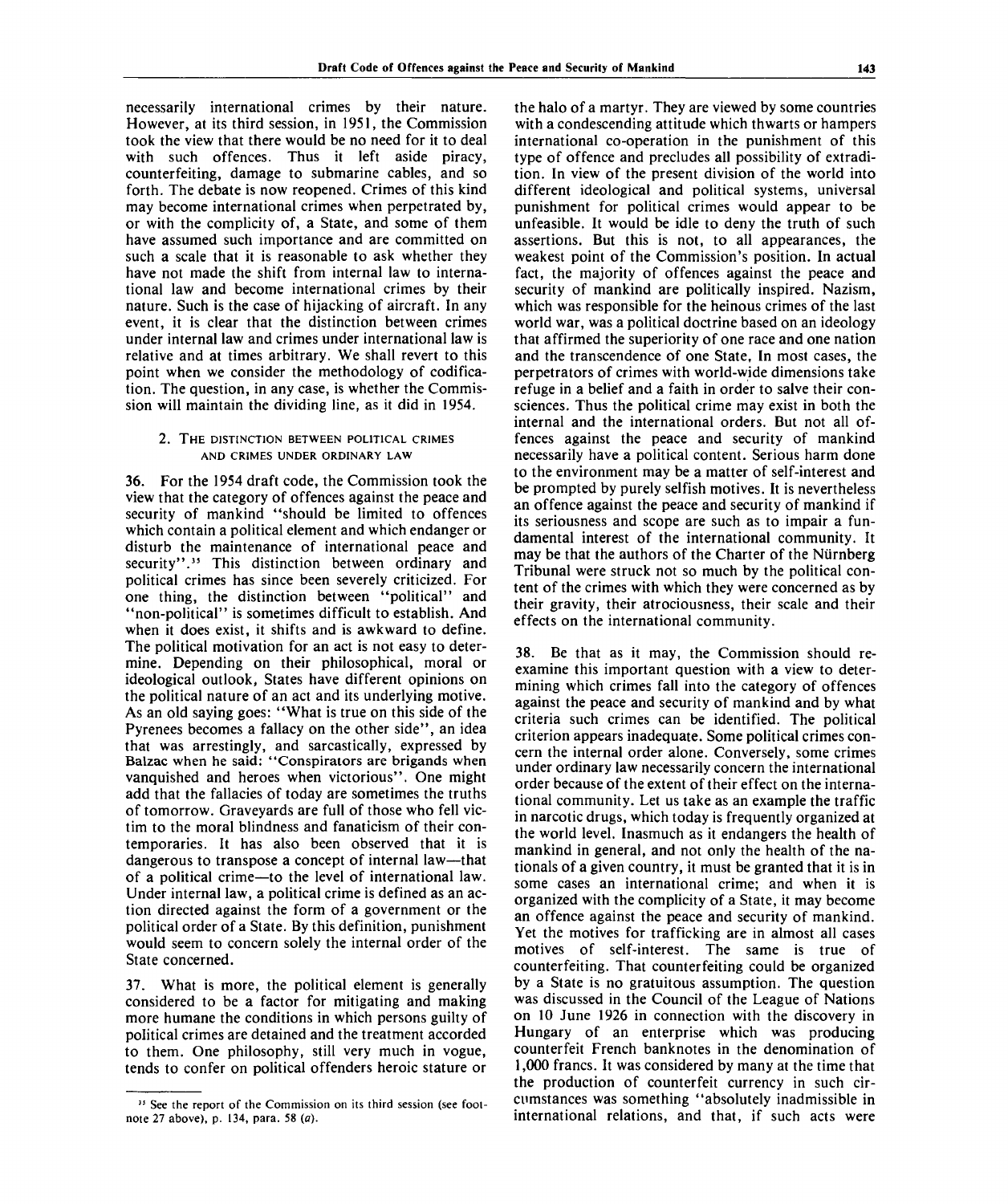repeated, an international authority would be found" to condemn them.<sup>36</sup> This discovery led to the International Convention for the Suppression of Counterfeiting Currency, of 20 April 1929, $\cdot$ <sup>37</sup> whose purpose was the international protection of all currencies rather than the establishment of co-operation to enable individual States to protect their own currencies. Moreover, the allusion to an international forum was significant.

39. It follows from this that offences against the peace and security of mankind may be committed either for political reasons or for purely selfish ones and that the criterion for them must be sought elsewhere. In its search for such a criterion, the Commission will surely find it necessary to look at the provisions of article 19 of part 1 of the draft articles on State responsibility.<sup>38</sup> Paragraph 2 of the article states that an international crime results from the breach of an international obligation so essential for the protection of fundamental interests of the international community that its breach is recognized as a crime by the international community as a whole. The adjectives "essential" and "fundamental" denote a degree of gravity of the international offence, that gravity being associated with an objective criterion and a subjective criterion.

40. The objective criterion is a fundamental interest of the international community. The subjective criterion is the evaluation of the offence by the international community itself. It is the subjective element—the evaluation of the offence by the international community and the way in which the offence is perceived by that community—which determines whether the offence is to be transposed from the internal to the international level and made a crime under international law. Indeed, the process is the same in national penal legislation as well. It is the seriousness with which an offence is viewed by the collective conscience within the national community that determines whether it is a crime or a delict, and the law is merely a subsequent confirmation of this subjective judgment.

41. Although article 19 defines international crimes as a whole, it does not define an offence against the peace and security of mankind. Yet the latter has its own specificity. The Special Rapporteur will analyse this concept in the part of the report which follows. In any event, we can see from the foregoing how difficult it is to delimitate the subject. That which was outside the scope of codification in 1954 will today seem to qualify for coverage. The transition from the internal to the international order occurs imperceptibly, often by the effect of *jus cogens.* Frequently, too, activities are transferred from the internal to the international order owing to the intervention of States in ever broader areas. Furthermore, as we shall see, the very complexity of the concept of an offence against the peace and

security of mankind, and the variety of its sources, make any delimitation of the subject difficult.

#### B. Subjects of **law**

42. One interesting question is which subjects of law international criminal responsibility may be attributed to. The Commission previously decided to confine its draft to acts by individuals and to exclude from its field of inquiry the question of the criminal responsibility of other legal entities, including States. The Commission thus saw eye to eye with the Nurnberg Tribunal, which stated that crimes were committed by men, not by abstract entities, and had to be punished under international law.

43. There is an interesting theoretical debate here. It should first be noted that the problem is posed in different terms according to whether civil or criminal matters are involved. Whereas in civil matters the subject of international law is the State, in criminal matters the subject of international law is the individual. This reverse relationship prompted a spirited exchange in the Sixth Committee when it took up Nurnberg Principle I, as formulated by the Commission.<sup>39</sup> There were those who sought in Principle I, according to which any person who committed an act which constituted an international crime was responsible therefor and liable to punishment, confirmation that the individual could always be a subject of international law. Others, on the contrary, took the view that the concept of the legal personality of the individual should be limited to international penal law, where it was justified only because, under penal law, conscious individuals alone could incur responsibility; the concept was an exception stemming from the very nature of penal law, and it remained the rule that the State was the primary subject of public international law. Conventions which have established direct links between the individual and international law are still the exception. Strictly speaking, the question of the individual as a subject of international law goes beyond the scope of the present study, which is confined to international penal law. The only question which concerns us here is whether legal entities can be brought before an international criminal jurisdiction. A legal entity may be a group, an association or a State. Despite the position of the Nurnberg Tribunal, there is no unanimity on this question among jurists. More and more of them take the opposite view and consider that the criminal responsibility of legal entities cannot continue to be ignored.

44. The question of the criminal responsibility of legal entities is posed not only in international law, but also in municipal law. Under the laws of some countries today, commercial companies, for example, may be tried for criminal offences, such as economic crimes, and are liable to financial penalties. In its draft articles on State responsibility, the Commission itself has adopted the

<sup>&</sup>lt;sup>36</sup> League of Nations, *Official Journal, 7th year, No. 7* (July 1926). *Minutes of the fortieth session of the Council* (7-10 June 1926), 4th meeting (public), p. 871, at p. 873.

<sup>37</sup>  *Idem, Treaty Series,* vol. CXII, p. 371.

<sup>51</sup>  *Yearbook ... 1980,* vol. II (Part Two), pp. 30 *et seq.*

<sup>&</sup>quot; See the report of the Commission on its second session, *Yearbook ...1950,\o\.* II, p. 374, document A/1316, part III, "Formulation of the Nurnberg Principles".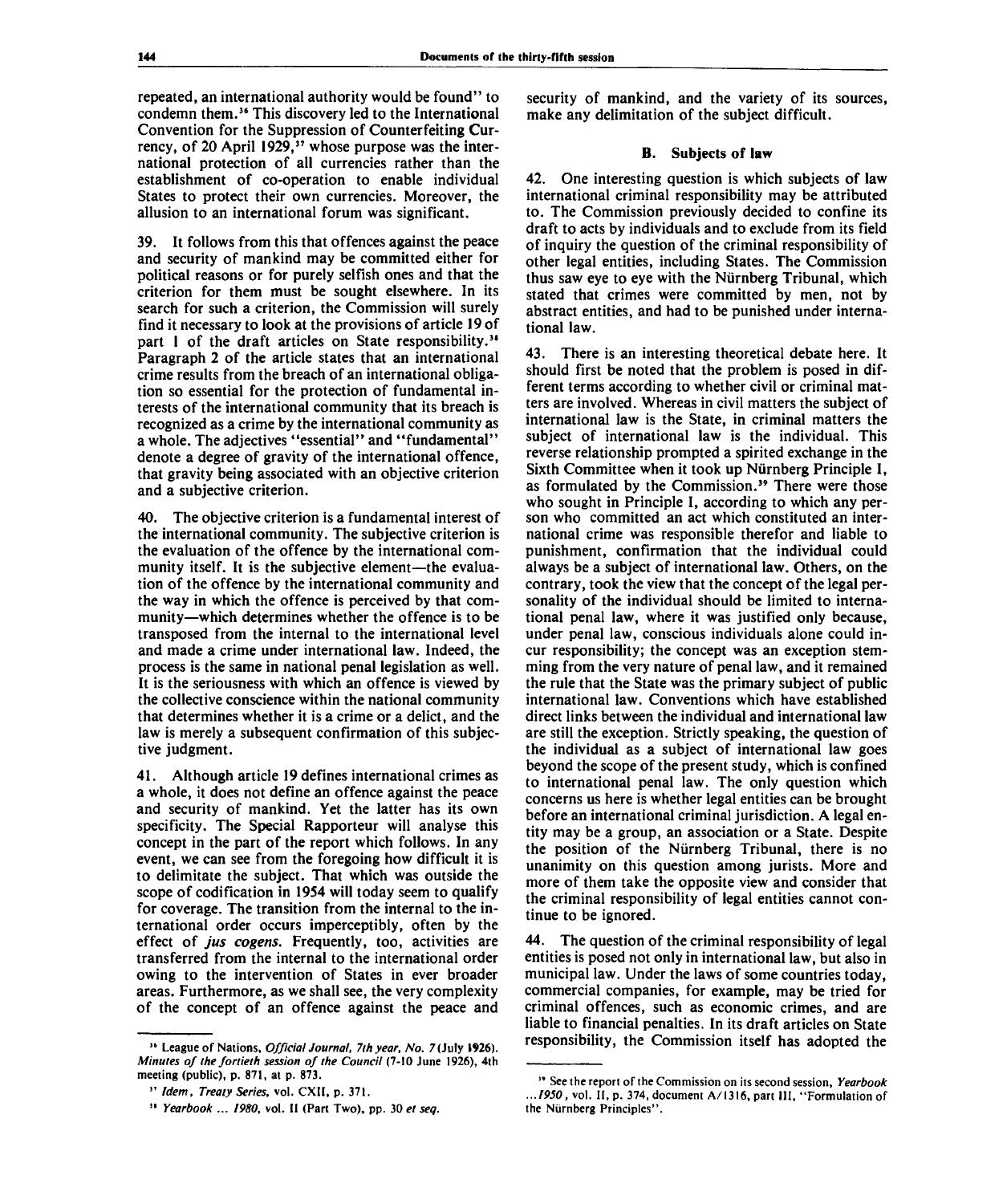aforementioned article 19 (see para. 39 above), paragraph 2 of which refers to international crimes. Article 19 lists a number of offences considered to be international crimes: aggression, the establishment or maintenance by force of colonial domination, slavery, genocide, *apartheid* and actions impeding the safeguarding and preservation of the environment. This list is declaratory and not exhaustive. The inclusion of article 19 in the draft on State responsibility has reopened the debate. The question is whether the Commission's position, which was to exclude States from the scope of the 1954 draft code, can still be maintained today. If it cannot, the Commission will have to reshape the 1954 draft substantially, thus putting an end to the long-drawn-out theoretical debate—no doubt extremely interesting, but apparently interminable—between advocates and opponents of the theory of criminal responsibility of States.

45. In his work, *La criminalite collective des Etats et le droit penal de I'avenir,* Pella considered whether such high legal entities as States could be brought before a criminal jurisdiction.<sup>40</sup> The concept of the criminal State, which was hardly conceivable at the turn of the century, has come increasingly to the fore because of Pella's patient research and doggedness. The need to establish the criminal responsibility of States can be justified on the grounds that measures of coercion involving the use of force, although sometimes necessary to stop aggression, for example, are not perceived to be acts of justice. The aggressor State will always think that it yielded not to the force of law, but simply to force, it will consider itself defeated rather than guilty. The concept of criminal responsibility of States therefore introduces an essential element of morality in bringing the guilty State to an awareness of its wrongdoing towards the international community. Moreover, Pella argued, States are not mere fictions. Citing well-known theories relating to collective psychology and the collective will, according to which every human group has feelings, reflexes and a will distinct from those of its members, Pella saw in these elements a basis for the theory of criminal responsibility of States, resting on the collective will of the nation. That collective will, he contended, was expressed through the nation's constitutional organs, especially in the case of such serious decisions as a declaration of war. Rejecting Napoleon's aphorism that no one is answerable for collective crimes, Pella took the view that establishing the criminal responsibility of States would expose each and every individual to the threat of a sanction that would serve as a deterrent against international crime. It must be admitted that there has been growing interest in the concept of the criminal State. The difficulty of applying this concept is no less evident. Apart from actions which may be taken under Chapter VII of the United Nations Charter and which, strictly speaking, are not penalties, but measures, coercion of a State is difficult. The odds are that a State cannot be brought before an international

criminal jurisdiction unless it has had the misfortune to be defeated. The Commission will again have to make a decision on this important question and say whether it intends to embark on a fabulous adventure that borders on science fiction, at least as things stand at present in the world order. Toppling the State from the lofty pedestal where it was held in awe like the gods of antiquity, making it a creature susceptible to error and wrongdoing and prescribing for it a course of conduct and a code of ethics to be followed under pain of coercive sanctions would clearly amount to a complete reversal of hitherto prevailing ideas and concepts.

46. There are those who believe that there can be found in the Charter of the Niirnberg International Military Tribunal the genesis of the idea that criminal organizations, viewed as groups—that is to say, as legal entities—can incur criminal responsibility. On 16 May 1945, the United Nations War Crimes Commission unanimously adopted recommendation C.105(1), paragraph *(b)* of which recommended that Governments should "commit for trial, either jointly or individually, all those who, as members of these criminal gangs, have taken part in any way in the carrying out of crimes committed collectively by groups, formations or units".<sup>41</sup> That recommendation influenced the drafting of the Charter of the Nürnberg Tribunal,<sup>42</sup> and in particular article 6, which stated that the Tribunal had the power to try major war criminals, whether they were accused as individuals or as members of organizations. This came very close to declaring that criminal organizations could be brought before a criminal jurisdiction. It would have been dangerous to take that further short step. A reading of articles 9 and 10 is quite instructive and shows that the Charter of the International Military Tribunal did not attempt at all to establish the penal responsibility of criminal organizations as legal entities. In fact, those articles merely gave the Tribunal competence to declare a given organization a criminal organization. Such a declaration had to precede any prosecution of the organization's members before national courts. Six Nazi organizations were declared criminal organizations during a trial which took place separately from the proceedings against the accused. The declaration of criminality was only a preliminary, an essential pre-condition for individual prosecution of members of the organizations. It cannot, therefore, be deduced from the mere existence of the aforementioned texts that there was the least inclination to establish the international criminal responsibility of legal entities. However, the controversy did not die down after Niirnberg. Even the difficulty of enforcing a coercive penalty on a State did not give pause to those who support the theory of the responsibility of legal entities. Such entities, they argue, can be subjected to penalties appropriate to their nature, such as reprimands and fines. States can be ordered to dismantle war factories. A kind of *capitis diminutio* can be imposed on them, which would curtail their legal capacity by, for example, deny-

<sup>&</sup>lt;sup>40</sup> Op. cit.; see also, by the same author, "La responsabilité pénale des personnes morales", *Actes du deuxieme Congres international de droit penal* (Bucharest, October 1929) (Paris, Godde, 1930), p. 582.

*<sup>&</sup>quot;* See *History of the United Nations War Crimes Commission* ... *(op. cit.),* p. 296.

*<sup>\*</sup> 2* See footnote 25 above.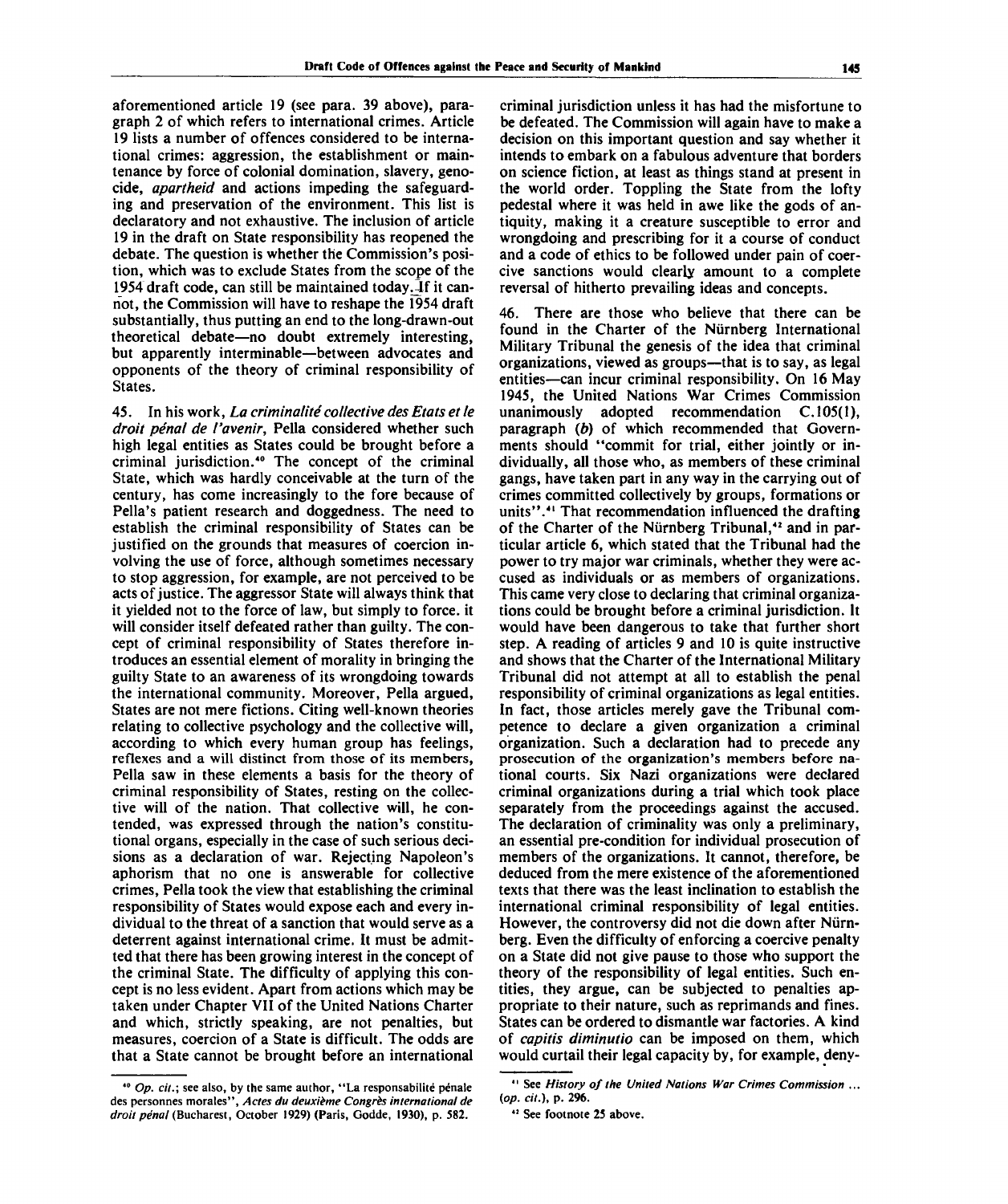ing them the right to manufacture certain types of armaments. To date, there has been no judicial precedent ordering such measures. The function of the Niirnberg Tribunal was not to pass judgment on States. The decisions which did so were taken by the Governments of the victorious States, not by their courts.

47. One difficulty, of course, is distinguishing between penalties and sanctions. The term "penalty" is a misnomer unless it refers to the outcome of a judicial decision; a sanction, on the other hand, may result from a non-judicial act. Still, it must be admitted that the present trend is towards a preference for the terms "measures" and "countermeasures" to describe actions decided on by a State or an international organization in response to, or in order to prevent, acts likely to cause damage. In the view of some writers, this distinction derives from an intellectual approach which has no practical application. Donnedieu de Vabres, in his report to the first International Congress on Penal Law, in 1926, asserted:

... Penalties [imposed on a State] are not different in nature from the economic, financial or military measures envisaged as coercive measures in Article 16 of the Covenant [of the League of Nations]. **43**

Endorsing this opinion, the Swiss jurist Jean Graven wrote:<sup>44</sup>

44 Reply to the questionnaire of the International Association for Penal Law and the International Bar Association (November 1949). See also "Principes fondamentaux d'un code repressif des crimes con-

A sanction, whether described as a "penalty" or a "measure", is a sanction; what matters is not the name, but the thing itself. It may prevent and chastise, it may be severe and cause atonement, it may intimidate or protect, it may teach a lesson, impose a fine and prevent a recurrence of the crime; so much the better if it has all these diverse effects! But is it really necessary to insist and ordain at all costs that, if it is termed a "penalty", it will have certain effects and, if a "measure", certain other effects, solely and exclusively?

A variety of sanctions, diplomatic, political, economic or military, may be imposed on a State; a State which has a host of material, territorial and intellectual assets and privileges may find all of them substantially affected by measures ranging from the severance of diplomatic relations to the sequestration of property, the destruction of installations and the demolition of factories, from blockades, embargoes and boycotts to heavy fines, levies and seizure of assets, and from assault landings to military occupation. ...

However, despite the opinion of this eminent jurist, it must be admitted that, while penalties and measures may often have the same effect, they are not of the same nature and do not have the same legal basis. Furthermore, measures may be preventive, whereas penalties are imposed after the event.

48. In any case, the Commission must harmonize its positions by bringing its 1954 draft code on offences against the peace and security of mankind into line with article 19 of part 1 of the draft articles on State responsibility. This seems to be the appropriate place for a few brief observations on the method to be adopted in elaborating the draft.

tre la paix et la securite de Phumanite", *Revue de droit international, de sciences diplomatiques et politiques* (A. Sottile) (Geneva), vol. 28 (1950), pp. 381-382.

#### CHAPTER **III**

### **Methodology of codification**

49. The first observation that comes to mind on examining the draft code prepared by the Commission in 1954 is that it contains no general part, except for the statement that offences against the peace and security of mankind are crimes under international law. The Commission deliberately refrained from formulating a criterion for identifying which of the vast range of crimes under international law were crimes against the peace and security of mankind. In addition, no reference is made to any general principle of penal law, such as the rule *nulla poena sine lege,* to the theory of justified acts (self-defence or participation in an action recommended or decided upon by the United Nations) or to the theory of extenuating circumstances. The Commission was no doubt justified in thinking that certain general principles of law now form an integral part of general public international law.

50. In the case of the principle *nulla poena sine lege,* however, the Commission's motives do not seem to have been quite so simple. The Commission had originally stated that principle in a draft article 5, which read as follows:

The penalty for any offence defined in this Code shall be determined by the tribunal exercising jurisdiction over the individual accused, taking into account the gravity of the offence.<sup>45</sup>

The Commission eventually deleted this draft article 5 and deferred consideration of the question of penalties until such time as it came to discuss enforcement of the code, and more specifically the question of a penal jurisdiction. The fact remains that that decision gives the draft as produced a rather curious appearance. What we have is a catalogue, a mere listing of offences, without any operational character. A penal code which says nothing about penalties is of no more use to contemporary society than the mummies of the Pharaohs. The principle *nulla poena sine lege* would make it unenforceable. That principle, which was reaffirmed in

<sup>43</sup>  *Premier Congres international de droit penal* (Brussels, 26-29 July 1926), *Actes du Congres* (Paris, Godde, 1927), p. 408.

<sup>&</sup>lt;sup>45</sup> See the report of the Commission on its third session (see footnote 27 above), p. 137.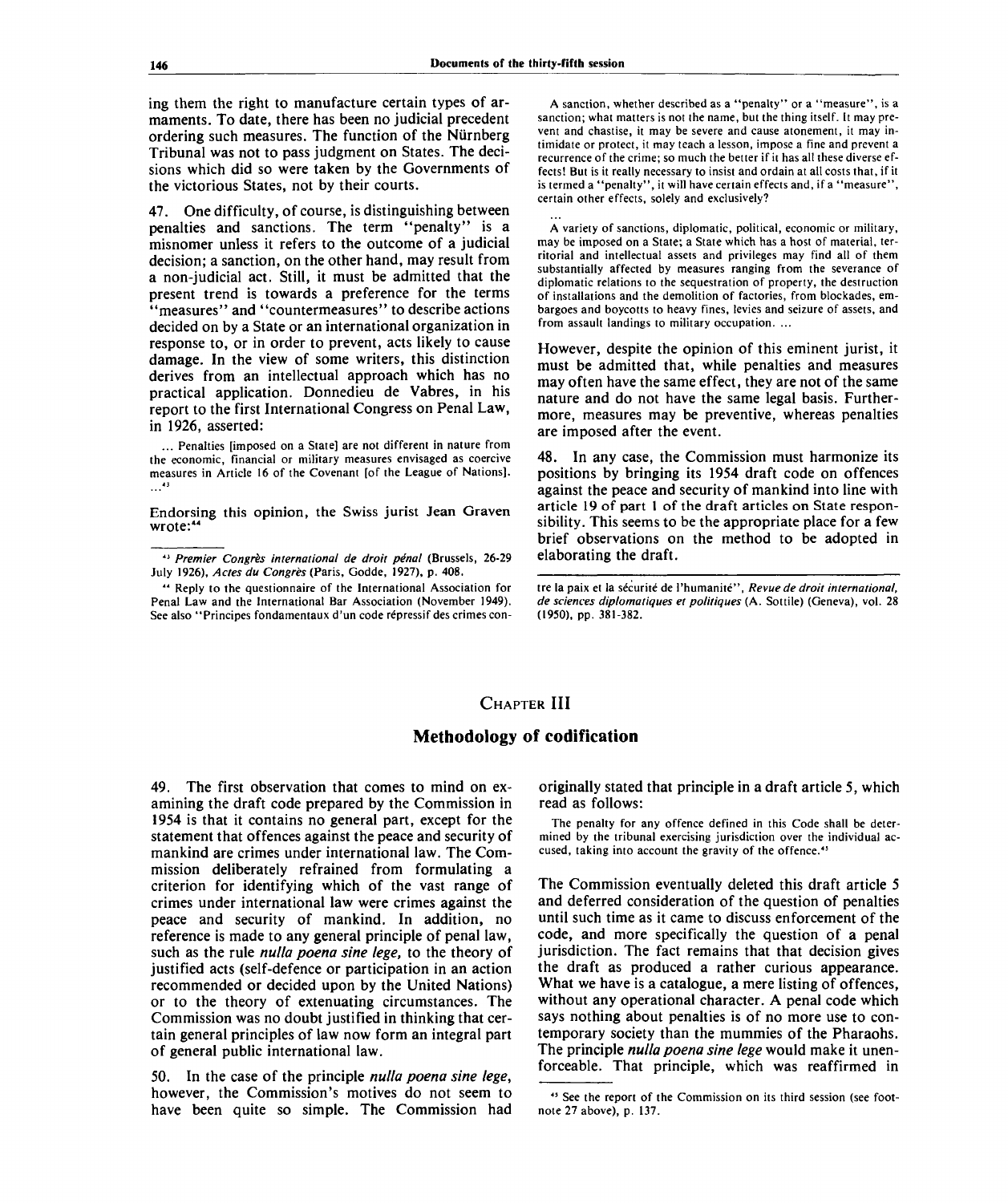the Universal Declaration of Human Rights of 10 December 1948 (art. 11, para. 2) is one of the pillars of penal justice.<sup>46</sup> It constituted the basis for the refusal by the Netherlands authorities to surrender former Emperor William II to the Allies for trial after the 1914-1918 war, and also for some of the criticisms that were levelled at the judgment of the Niirnberg Tribunal. Jean-André Roux, Honorary Counsellor to the French Court of Cassation, wrote:

... the maxim *nulla poena sine lege,* which some quite prominent authors have apparently found it easy to discard ... must on the contrary govern international criminal law just as it dominates national penal law. The more highly placed the offender who is threatened with prosecution, the more precise must be the conditions governing his responsibility and determining the penalties which he incurs. ...<sup>4</sup>

The principle *nulla poena sine lege* may seem difficult to apply in the field of international law, because of the variety of national legal systems. Yet it would appear that offences against the peace and security of mankind, being among the most odious and most monstrous of offences, should not be difficult to penalize by reference to the most severe penalties prescribed under national laws.

51. As for self-defence, this is a concept endorsed by Article 51 of the Charter of the United Nations, which refers to the "inherent right of individual or collective self-defence". One is, of course, aware of all the controversies aroused by the concept of self-defence, both in itself and as regards the difficulties in identifying selfdefence in each specific case. The Commission itself did not venture to attempt any definition of the term in its draft articles on State responsibility<sup>48</sup> because of the controversies surrounding that legal concept. It simply noted the existence of that primary rule both in the United Nations Charter and in customary international law. There nevertheless remains the question as to whether the concepts referred to above did not have a place in a draft criminal code. It is true that, as has just been mentioned, the draft on State responsibility included some relevant articles concerning circumstances precluding the wrongfulness of an international act. But it must be borne in mind that that draft was more generally concerned with civil responsibility, whereas ours deals with criminal responsibility, although both often arise from the same offence. In any event, it will be for the Commission to decide whether it will adhere to its earlier approach or whether it now intends to formulate a criterion and refer to general principles of penal law, in the form of a few introductory articles.

52. Enunciating a criterion would have another advantage. It might serve to link the proposed list to a common denominator, to a guiding thread, and thus make it plain that the proposed list was provisional and not ex-

haustive. It has been said that non-criminal acts often shade imperceptibly into criminal acts, and some practices and usages that were for long considered sacrosanct have already been cast on the scrap-heap of history. It is not very long ago that some serious writers, and even ecclesiastics, were producing works sanctioning the right to colonize,<sup>49</sup> and that colonial law was among the traditional courses at universities. Consequently, any list of international offences must be presented in such a way that it can be seen to be provisional and contingent. Between the time of Niirnberg and 1954, the date of the Commission's latest draft, considerable changes had already been observed; and since 1954 there have been further changes. When the Commission was directed in 1947 to formulate the principles contained in the Charter of the Niirnberg Tribunal and in the Judgment of the Tribunal, it set forth under Principle VI those offences which were considered at the time to be crimes under international law.<sup>50</sup> The main headings were aggression and preparation for aggression, violations of the laws or customs of war, and crimes against humanity, but only when committed "in execution of or in connexion with any crime against peace or any war crime".

53. By 1954, the Commission had already considerably lengthened the list of crimes enunciated and, in addition, had eliminated the need for a link between crimes against peace and war crimes, on the one hand, and crimes against humanity, on the other, which had previously been required in order for the latter to be regarded as offences. Additional offences against the peace and security of mankind were therefore identified and set forth in the 1954 draft. They were the following:

*(a)* The organization, encouragement or toleration by the authorities of a State of incursions by armed bands into the territory of another State;

*(b)* The undertaking, encouragement or toleration by the authorities of a State of activities calculated to foment civil strife in another State;

(c) The undertaking, encouragement or toleration by the authorities of a State of terrorist activities or of activities calculated to carry out terrorist acts in another State;

*(d)* Acts by the authorities of a State in violation of its obligations under a treaty designed to ensure international peace and security by means of restrictions or limitations on armaments, or on military training, or on fortifications, or of other restrictions of the same character;

*(e)* The annexation by the authorities of a State, contrary to international law, of territory belonging to another State;

 $(f)$  Intervention in the internal or external affairs of a State by means of coercive measures of an economic or political character in order to force its will and thereby obtain advantages of any kind;

<sup>&</sup>lt;sup>46</sup> General Assembly resolution 217 A (III) of 10 December 1948. <sup>47</sup> See Pella, *La criminalité collective des Etats et le droit pénal de l'avenir (op. cit.)*, p. cxxxii, "enquête internationale".

<sup>48</sup> See art. 30 and the commentary thereto of part 1 of the draft articles on State responsibility, *Yearbook ... 1979,* vol. II (Part Two), pp. 115 *et seq.*

<sup>&</sup>lt;sup>49</sup> J. Folliet, *Le droit de colonisation: étude de morale sociale et internationale* (Paris, Bloud et Gay, 1933).

<sup>&</sup>lt;sup>50</sup> See footnote 39 above.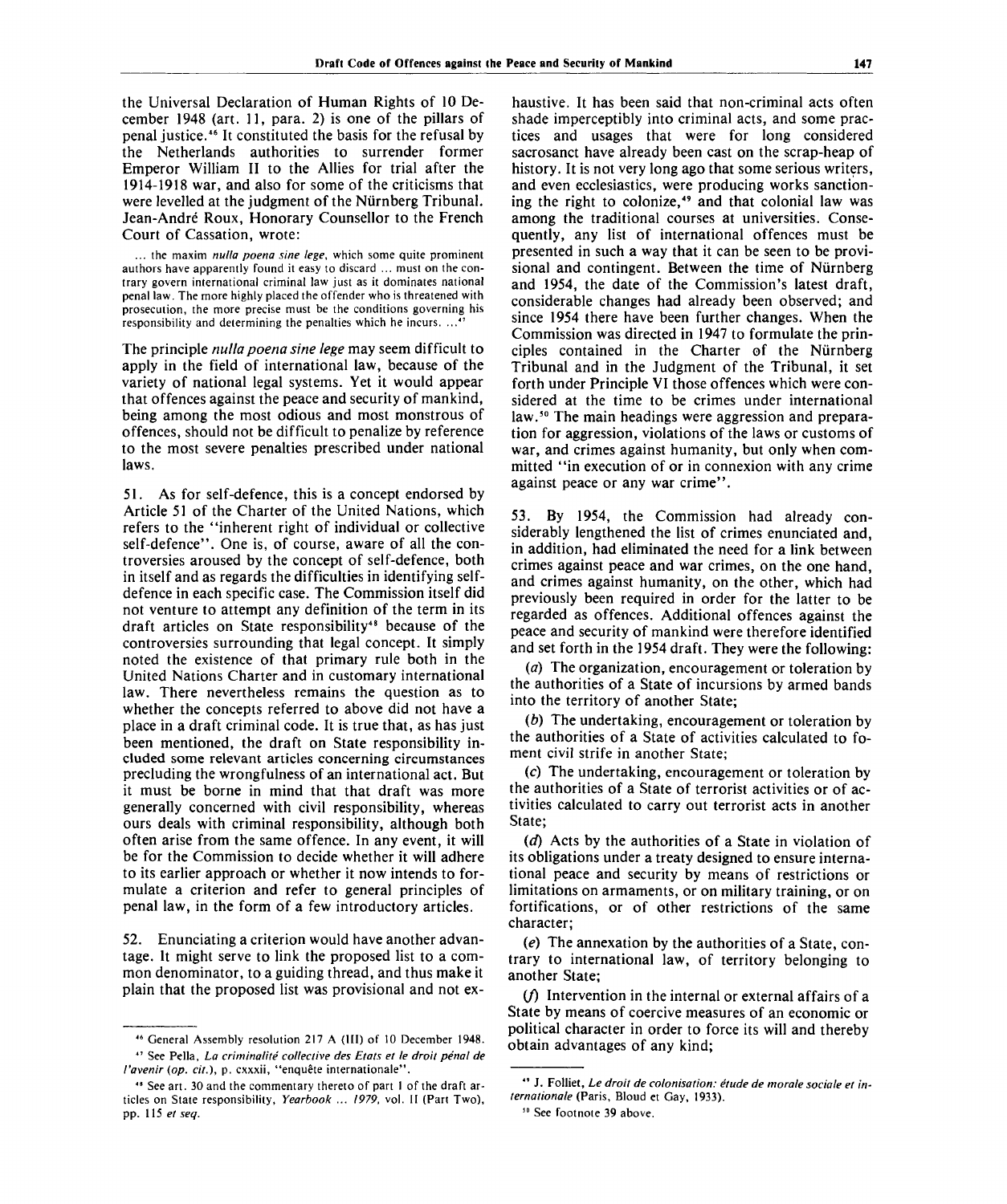(g) Acts by the authorities of a State or by private individuals committed with intend to destroy, in whole or in part, a national, ethnic, racial or religious group as such.

54. Is this list, drawn up in 1954, in addition to the one which derives from the Nürnberg Charter, still satisfactory? Can it be regarded as exhaustive in the light of the general principles of international law and of the present state of world consciousness? Or must the scope of our research be extended? The answer does not seem to be in doubt, as we have already indicated. During the last quarter of a century, the international community has gained awareness of a number of imperatives, which have become categorical imperatives and are set forth in United Nations resolutions. Thus we mentioned decolonization. Thus there is also an obvious need to protect the sovereignty of peoples over their natural wealth and resources. Again, the use of modern means and techniques for research purposes, if not controlled, exposes mankind to serious dangers. Environmental problems have accordingly assumed a new dimension and are now a matter of international public interest. Problems of racial segregation, to mention another topic, have come within the field of codification, which appears to act as a magnetic field in view of the force of attraction it exerts on anything that may pollute or disturb the international public order. Thus the transition from what is lawful to what is unlawful occurs more and more through the effect of that force of attraction.

55. No doubt in the case of criminal matters of the kind with which we are concerned, the statement of a general rule would not suffice. The principle *nullum crimen sine lege* requires that every unlawful act should be expressly defined and declared to be an offence in order to be punishable. It is not by chance that consideration of the 1954 draft code was made conditional on a prior definition of aggression. On the other hand, merely listing criminal acts without relating them to a common principle does not appear satisfactory. There might be a temptation to regard the list as exhaustive, as established *ne varietur,* whereas in fact we are dealing with a singularly evolutive field. Since 1954, many matters have been the subject of individual declarations or conventions which govern them and which restrict the activities of individuals and States. The need to include such matters in the present draft has often been questioned on the grounds that the code would then duplicate the conventions in question. The Commission will be discussing this point. If it agrees that all offences against the peace and security of mankind should fall within the scope of our topic, irrespective of their source *(jus cogens,* convention, custom), then it will be necessary to look into the relevant conventions and derive from them such lessons as may serve the purposes of the present codification. There is a further consideration: some conventions attach no penalties, or only very minor ones, to the acts which they declare to be offences. One example is the Tokyo Convention on offences and certain other acts committed on board air-

craft, of 14 September  $1963$ ;<sup>51</sup> and while the Hague Convention for the suppression of unlawful seizure of aircraft, of 16 December 1970,<sup>52</sup> declares such offences to be criminal, it prescribes no penalties and leaves that task to States. The Declaration of the United Nations Conference on the Human Environment (Stockholm Declaration)<sup>53</sup> is a code of conduct, simply spelling out behavioural obligations, and there is no convention governing this area and providing for penalties. Many more examples could be cited.

56. It should also be noted that some matters regulated by conventions and excluded from the scope of codification in 1954 would perhaps fall within it today in the light of a review. The Commission did not consider, in 1950, that offences against the peace and security of mankind included piracy. But what view should one take, for example, of the seizure of aircraft mentioned above? Here we have an offence which is, perhaps improperly, called "air piracy" but which is not motivated by any desire for financial gain or personal profit and is often based on purely political considerations. When the seizure is effected by individuals acting with the encouragement or complicity of a State, we are confronted with an act which, depending on its scope and consequences, may jeopardize the peace and security of mankind. In the view of the Special Rapporteur, such an offence, regardless of the conventions governing it, should be regarded as a crime under international law, as an offence which is, by its very nature, subject to that law. It is no doubt a complicated situation, involving two distinct acts: the injurious act itself, namely the seizure of an aircraft, which is punishable under the Hague Convention of 16 December 1970, and the wrongful act of a State, entailing its civil responsibility for injury to another State. However, the question of the criminal responsibility of the State, as author of the unlawful act, might also be considered for complicity in a crime under international law. Such a situation can imperil the peace and security of mankind.

57. Here we are in that grey area where offences are of an ambiguous nature and where the internal order shades almost imperceptibly into the international order. That being the case, arriving at a criterion for identifying an offence against the peace and security of mankind becomes a hazardous task. If, as has been mentioned, the Commission adheres to its 1954 position, the task will be less arduous: an offence against the peace and security of mankind is any offence which, by its nature, is covered by international law, in that it infringes a lofty principle of human civilization. If, on the other hand, the Commission understands offences against the peace and security of mankind to include not only offences that are international by their very nature, but also offences which are covered by international law

<sup>51</sup> United Nations, *Treaty Series,* vol. 704, p. 219.

<sup>52</sup>  *Ibid.,* vol. 860, p. 105.

<sup>&</sup>lt;sup>53</sup> See Report of the United Nations Conference on the Human En*vironment, Stockholm, 5-16 June 1972* (United Nations publication, Sales No. E.73.II.A. 14), chap. I.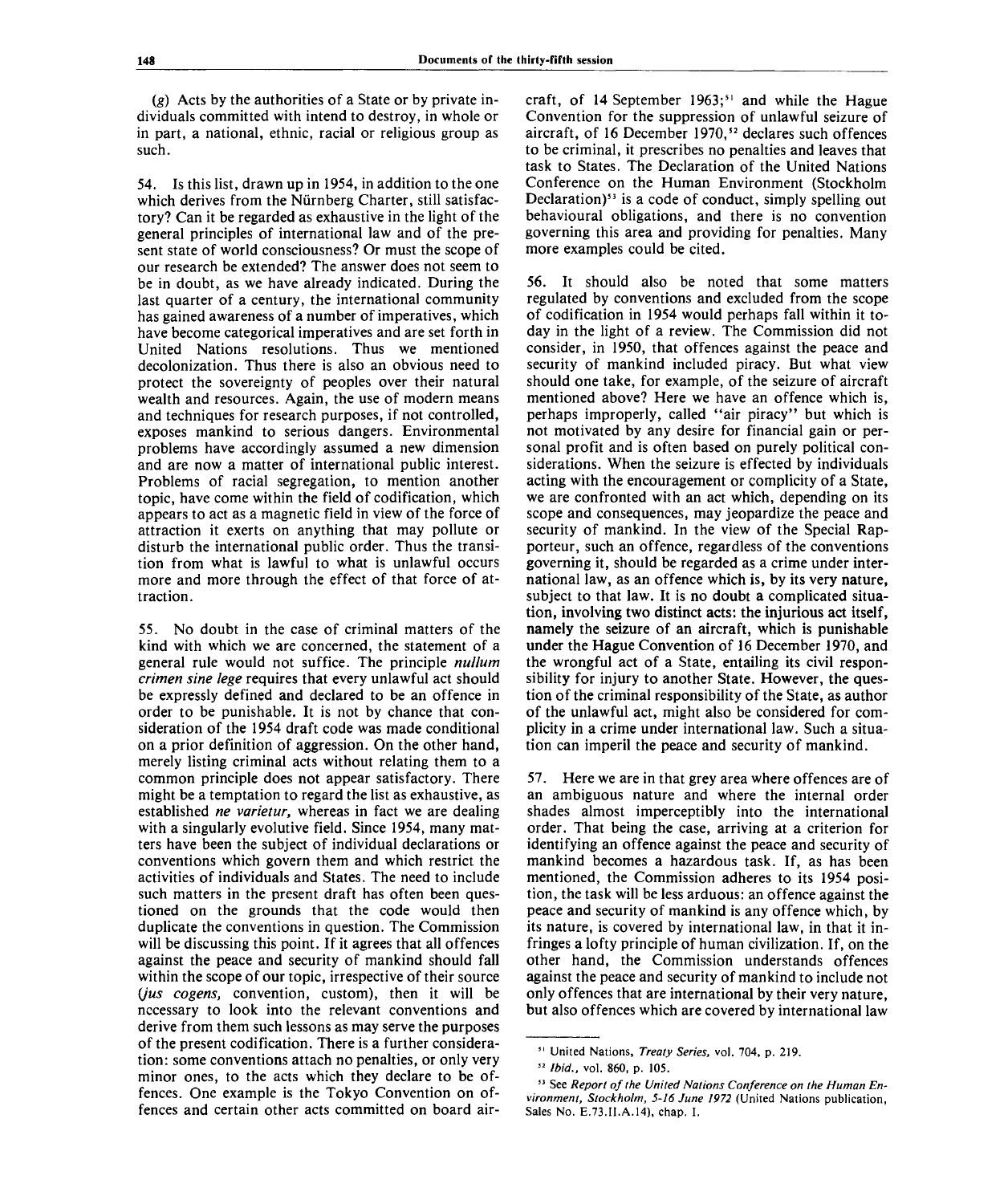as a result of a *convention,* then its task will be con-

siderably more extensive. And what if the Commission wanted to cover all cases in which a State is the author of or an accomplice in an international offence? In that case, the whole of international penal law would have to be reviewed, because any offence is capable of becoming an international offence if a State participates in its commission. As Professor Malaurie wrote in his preface to the excellent manual by Claude Lombois: 'There is no such thing as an offence which is an internal offence by its nature; any offence may become international if an element of extraneousness is discernible."<sup>54</sup> However, the Commission, without going as far as that, will no doubt consider whether or not it is desirable to include in the codification that whole area covered by

conventions where offences are international not by their nature, but by the will of States. If it considers that approach inappropriate, then it will adhere to its 1954 position and the debate will be simplified accordingly.

58. It is clear, in any event, that the scope depends on the criterion selected. The possible criteria for offences against the peace and security of mankind are the following: *(a)* a narrow criterion: an offence which is international by its nature; *(b)* a broader criterion: any offence which is international by its nature or as the result of a convention; (c) a still broader criterion which would add to those two categories any offence involving the participation of a State. It would seem that the draft code should in any case include, as an introduction, a general part indicating, if possible, the criterion adopted for the codification, thus permitting a better delimitation of the subject.

## CHAPTER IV

## **Implementation of the code**

59. The questions of an international penal code and of an international jurisdiction are closely interrelated. They are so linked together that neither can advance without the other. However, the Commission took the view that it should deal with offences first and consider the question of penalties only at a later stage. In keeping with that approach, it eventually decided to delete from its 1954 draft code article 5, concerning the rule *nulla poena sine lege* (see para. 50 above), which it felt was more bound up with the imposition of the penalty and hence with the existence of an international jurisdiction. However, implementation of the penalty also presupposes the existence of a scale of penalties. This point was mentioned above.

60. There were several courses open to the Commission: it could itself establish the penalties applicable to each of the offences concerned; or, as at Niirnberg, it could leave that to the judge; or, lastly, it could refer to national legislation. The question remains open for discussion. But, in any event, there has to be a jurisdiction. The establishment of an international penal jurisdiction is the most difficult issue. It is not that this is inconceivable in theory. The Commission itself, in answer to a question put to it by the General Assembly,<sup>55</sup> replied that it was possible and desirable to establish such a jurisdiction.<sup>56</sup> In fact, many drafts have been produced to that end. They were mentioned in our review of the history of the codification. From the beginning, there have been arguments between realists and idealists as to the practical possibility of making such a jurisdiction work, of making it effective. Pella wrote in the *Revue generate de droit international public:*

For a quarter of a century, it has been repeatedly stated that elaborating an international penal code and refusing to establish the necessary jurisdiction to enforce it means formulating rules of international law on the basis of the idea that their enforcement depends on the fluctuating fortunes of war and not on stable elements consisting of a pre-existing and permanent organization of international justice."

The Chairman of the Commission at its second session, Georges Scelle, said on 9 June 1950 that

... if such an organ were not set up, what would be the point of defining the Nürnberg principles ...? If, as a preliminary step, an international organ were created, there would be some chance of a real court of international justice being established which would be competent to judge all war criminals, to whichever side they belonged. ...<sup>58</sup>

Following that statement, the Commission decided to answer the question put to it in the affirmative. After considering the reports of R. J. Alfaro<sup>59</sup> and A. E. F. Sandström,<sup>60</sup> the Commission even proposed the establishment of a separate penal jurisdiction, instead of a chamber of a pre-existing court.<sup>61</sup>

61. Pursuant to that recommendation, the General Assembly, by its resolution 489 (V) of 12 December

<sup>54</sup> C. Lombois, *Droit penal international* (2nd ed.) (Paris, Dalloz, 1979), p. v.

<sup>&</sup>quot; General Assembly resolution 260 B **(III)** of 9 December 1948.

<sup>56</sup> See the report of the Commission on its second session (see footnote 39 above), p. 379, para. 140.

<sup>57</sup> Pella, "La Codification du droit penal international", *Revue generate de droit international public* (Paris), vol. LVI (1952), p. 415.

<sup>&</sup>quot; *Yearbook* ... *1950,* vol. I, p. 22, summary record of the 43rd meeting, para. 41.

<sup>59</sup>  *Yearbook ... 1950,* vol. II, p. 1, document A/CN.4/15.

<sup>60</sup>  *Ibid.,* p. 18, document A/CN.4/20.

<sup>61</sup> See *Yearbook ... 1950,* vol. I, pp. 24-28, summary record of the 44th meeting, paras. 1-63; see also the report of the Commission on its second session (see footnote 39 above), p. 379, paras. 141-145.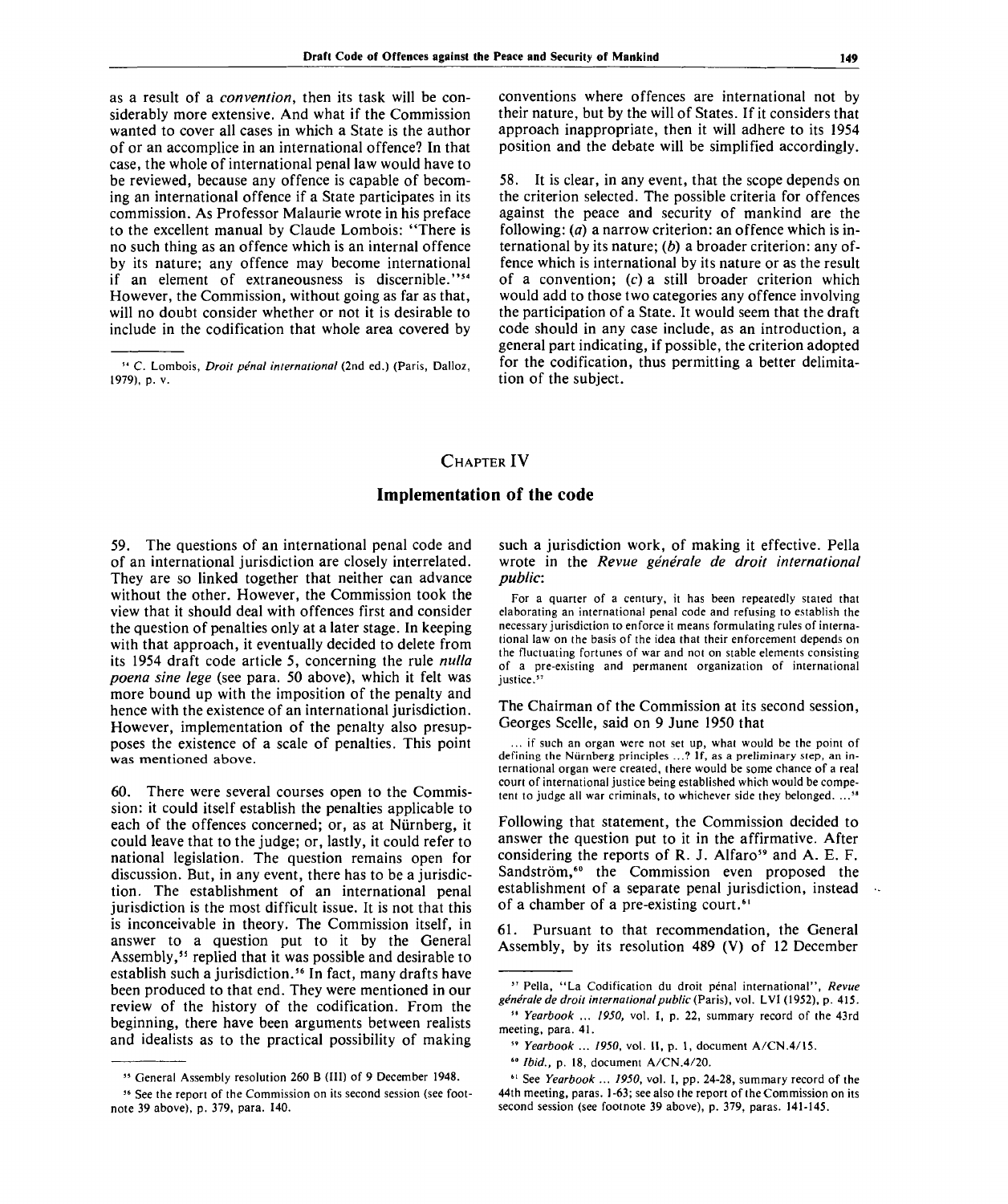1950, decided to establish a committee composed of the representatives of 17 Member States for the purpose of preparing "proposals relating to the establishment and the statute of an international criminal court". The work of this Committee of Seventeen was to be based on one or more preliminary drafts prepared by the Secretary-General. On 31 August 1951, the committee approved a draft for the establishment of an international criminal court.<sup>62</sup> The draft was transmitted to Governments, but only a few of them made observations on it.

62. A new committee was established for the same purpose in 1952,<sup>63</sup> its terms of reference being to reexamine the draft prepared in 1951, to explore its implications and to study the relationship between the proposed court and the United Nations and its organs.<sup>64</sup> After a number of vicissitudes, the General Assembly finally decided, in 1954, to suspend consideration of the draft pending submission of the report of another committee, the Special Committee on the Question of Defining Aggression.<sup>65</sup> The Assembly thus made the definition of aggression a pre-condition for a code of offences against the peace and security of mankind. When a draft Definition of Aggression was proposed to the General Assembly in 1974,<sup>66</sup> the question was taken up anew but was again referred to the Sixth Committee, to be considered jointly with the question of a code of offences against the peace and security of mankind.

63. Thus the question arose whether this vicious circle could be broken, since consideration of each of the drafts was linked to consideration of the other. It therefore seems appropriate to see whether the Commission should not prepare a draft statute for an international jurisdiction as a necessary and vital complement to the draft code. The Commission might seek the views of the General Assembly on that point. It must, however, be noted that the ups and downs of the proposal for the establishment of an international criminal court are also due to widespread scepticism, and no doubt to the current state of international affairs. That scepticism was expressed again only recently, with pithiness and grim humour, in the following terms: "An international tribunal of the Nürnberg type is more an incantatory psychodrama than a really useful legal instrument."<sup>67</sup> The authors of that statement actually go

67 M.-F. Furet, J.-C, Martinez and H. Dorandeu, *La guerre et le droit* (Paris, Pedone, 1979), p. 294.

much further, since they consider that any attempt at prosecution for international offences is really superfluous, and that preventive measures and subsequent reparations are more to the point than punishment as such. They take the view that "war crimes and crimes against humanity or peace have the force of a *fait accompli* which makes any criminal conviction pointless ..." and that, unless one wants to doctor the dead, the concern should be for prevention rather than cure. It is startling to encounter such a rejection of any international criminal jurisdiction. Nevertheless, this view reflects the feeling of impotence which holds many people in its grip and puts a damper on enthusiasm. It is also argued that the penalties imposed by such a jurisdiction would hardly be exemplary, "even if surrounded with international ceremony", and even if, at the time when they were pronounced, they resulted in "a satisfying catharsis for a traumatized public opinion".

64. Some writers, without espousing the more extreme elements of these arguments, do note the lack of any international power of coercion. But in reply to this, those in favour of an international jurisdiction refer to Articles 94 and 39 of the Charter of the United Nations, which deal, respectively, with giving effect to decisions of the ICJ and with measures under Chapter VII of the Charter. It has also been pointed out that the State of which a guilty party is a national cannot be forced to surrender him unless that State has been conquered.

65. Lastly, it has been argued that the establishment of an international criminal court would contravene the principle of the sovereignty of States and its corollary, the territoriality of penal law. This, as we have seen, is the weakest argument, since the existence of an international order, and of crimes under international law, is now generally accepted. Defining and punishing such crimes is not a matter for State sovereignty but for the international order. Moreover, in present circumstances, the establishment of such a jurisdiction would, of course, involve conventions to which States would necessarily be parties.

66. As for the principle of the territoriality of penal law, that principle is now subject to exceptions because of the need for international co-operation in suppressing banditry. In that connection, the theory of the active or passive personality of penal law and the theory of real protection are sometimes invoked to enable a State to apply its own law to offences committed by its nationals abroad, or to protect them when they are the victims of offences committed abroad, or to apply its own law to offences by which it is injured, irrespective of any consideration of the *lex loci delicti commissi* or of the law to which the offender himself is subject. The principle of universality has even been applied when an offence, because of its magnitude, endangers the material and moral interests of mankind. That principle formed the basis of the Charter of the Niirnberg International Tribunal. Admittedly, everything is a matter of degree, but the principle of State sovereignty is perfectly com-

<sup>62</sup> See "Report of the Committee on International Criminal Jurisdiction on its session held from 1 to 31 August 1951" *(Official Records of the General Assembly, Seventh Session, Supplement No. 11* (A/2136)), annex I, "Draft statute for an international criminal court".

<sup>63</sup> General Assembly resolution 687 (VII) of 5 December 1952.

<sup>64</sup> See "Report of the 1953 Committee on International Criminal Jurisdiction, 27 July-20 August 1953" *(ibid., Ninth Session, Supplement No. 12* (A/2645)).

<sup>&</sup>lt;sup>65</sup> General Assembly resolution 898 (IX) of 14 December 1954.

<sup>&</sup>lt;sup>46</sup> See "Report of the Special Committee on the Question of Defining Aggression, 11 March-12 April 1974" (ibid., Twenty-ninth Ses*sion, Supplement No. 19* (A/9619)). The Definition of Aggression was adopted on the basis of this report: General Assembly resolution 3314 (XXIX) of 14 December 1974, annex.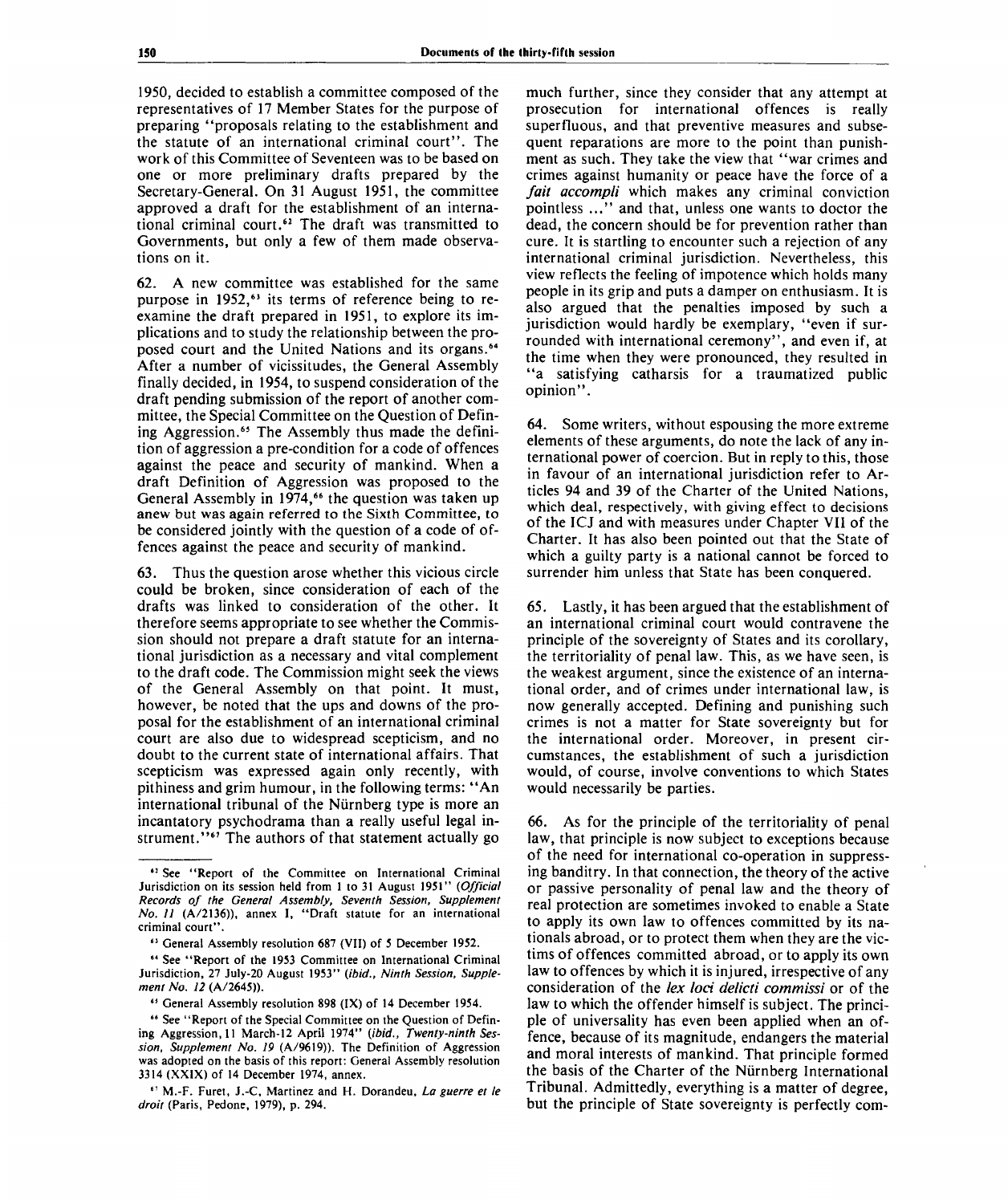patible with the existence of an international order providing the basis for a code of international penal law.

67. However, it is for the Commission to take a clear decision and set the limits of its task, the role of the Special Rapporteur at the present stage being simply to take stock of the problems which arise and to evoke answers. Moreover, as has been suggested (see para. 63 above), the Commission might be well advised to question the General Assembly about its terms of reference and whether or not it is necessary also to draft a statute for the international jurisdiction. If the Assembly replied in the affirmative, it would appear that the Commission could hardly complete that task during its present term of office, in view of the other topics on its agenda. However, the Commission may take the view, as it did in 1954, that, pending the establishment of an international jurisdiction, penalties could be imposed by national courts. That view is certainly not to be disregarded, but its drawbacks must be recognized; for there are two alternatives. One is that the authors of an offence are tried by their own national courts, which is often impossible so long as they occupy a high place in the hierarchy of the State or Government. In that case, must one wait for a change of régime or an internal upheaval before the guilty parties can be apprehended and tried? The other alternative is trial by the courts of the States directly injured, in which case guarantees of objectivity and impartiality might be seriously lacking. Jules Basdevant, who signed on behalf of France the 1937 Convention for the Creation of an International 257 Convention for the Creation of an international<br>Criminal Court<sup>68</sup> aimed at repressing terrorism, speaking of national courts, said that

... the methods of procedure of such courts, their view of the possibly complicated circumstances of the case before them, the perhaps doubtful authenticity of the evidence and the nature of the judgment rendered might be viewed in a different light in different countries. Indeed, the court's decision in such a case might well lead to political tension between the country affected by the terrorist offences and the country in which judgment was passed.<sup>6</sup>

It is precisely in view of cases of this kind that it may be desirable, for the sake of good feeling between nations, to bring the offender before judges whose impartiality and independence are beyond question. Moreover, the consistency of public international law requires harmonization of judicial decisions, which is difficult to ensure in the absence of an international jurisdiction. Lastly, what about cases where the issue is the criminal responsibility not of individuals, but of the State? In such cases, a State could hardly be summoned to appear before another State to answer for criminal acts.

68. Such are the arguments, stated briefly and no doubt incompletely, for and against an international criminal jurisdiction. The decision rests with the Commission. If it should decide to embark on this undertaking, only then would there arise the technical problems mentioned by the Special Rapporteur, at this stage, purely for reference purposes. Those problems involve organization, procedure, institution of proceedings, preliminary investigation, trial, defence, civil actions, appeals, execution of decisions, and so on. Consideration of such problems would, of course, be premature because it depends on whether or not it is thought desirable to establish a statute for an international criminal court.

#### CHAPTER V

#### **Conclusion**

69. This report has consisted of a review of the problems involved in codifying the topic of offences against the peace and security of mankind. As announced at the thirty-fourth session of the Commission, it is an introductory report which has attempted to make an inventory—no doubt incomplete—of the problems, , in order to evoke joint thinking and answers. Those problems concern:

(a) *The scope of the topic, and in particular:*

1. *The nature of the offences.* What offences should the codification cover? What are the specific features of an offence against the peace and security of mankind?

What distinguishes it from other international offences? Must it necessarily include a political element?

*2. The subjects of law.* (Individuals? Groups? States? All three together?)

#### (b) *The method*

*Deductive method:* should one start with a general definition of an offence against the peace and security of mankind? Or should one adopt the *inductive* method, consisting of seeking in positive law, including international conventions, what is now considered to constitute an offence against the peace and security of mankind?

<sup>68</sup> See footnote 21 above.

<sup>&</sup>quot; League of Nations, *Proceedings of the International Conference on the Repression of Terrorism* (Geneva, 1-16 November 1937) (publication No. 1938.V.3), p. 59.